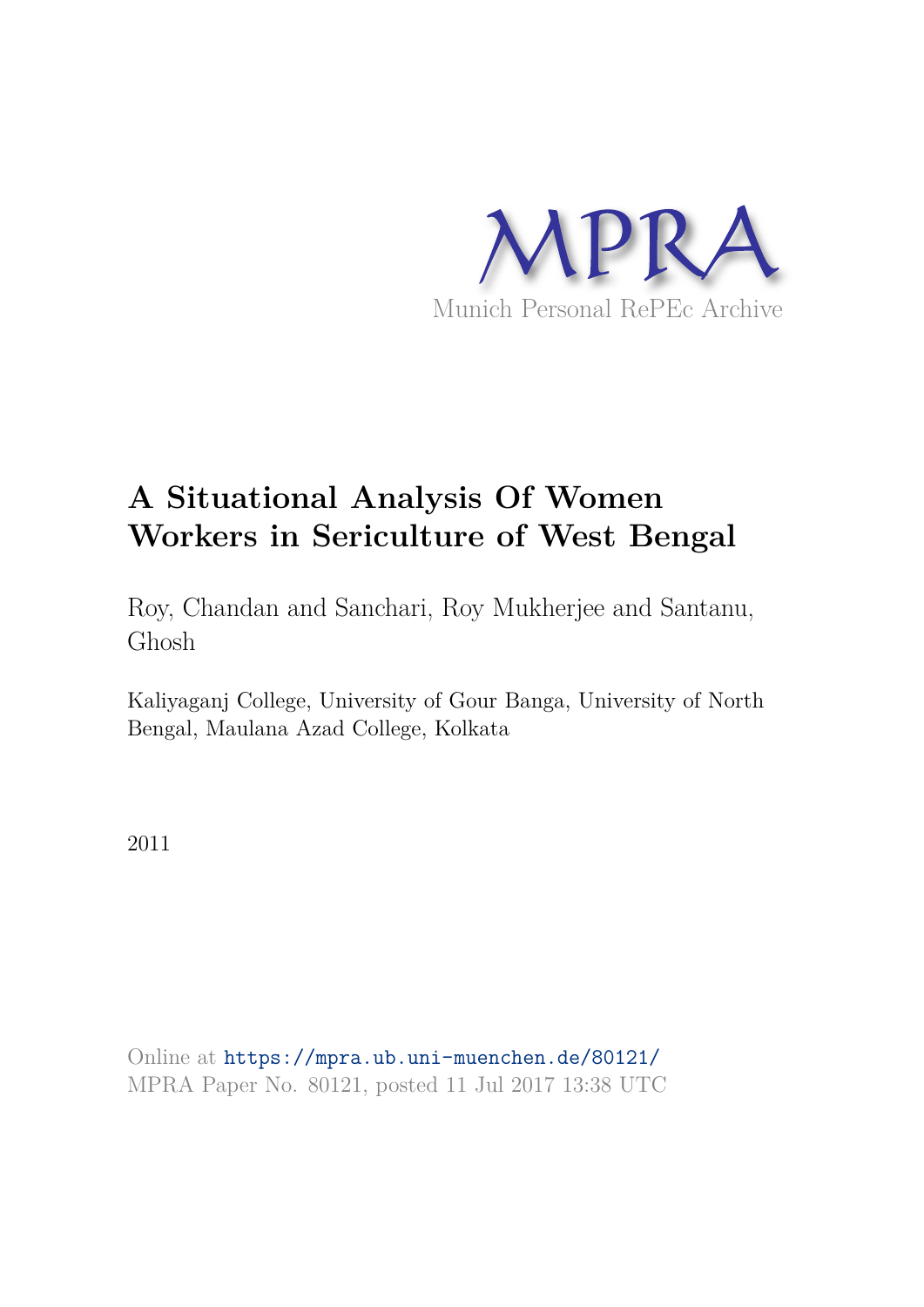# **A SITUATIONAL ANALYSIS OF WOMEN WORKERS IN SERICULTURE OF**

# **WEST BENGAL**

*Chandan Roy<sup>1</sup> (Mail id: chandanroy70@gmail.com) Sanchari Roy Mukherjee<sup>2</sup> (Mail id: sancho12@rediffmail.com) Santanu Ghosh<sup>3</sup> ( Mail id: manali.jheelum@gmail.com)*

#### **Abstract**

Women workers constitute one third of the world labour force performing two thirds of working hours but their contributory role remains invisible. Sericulture is such an activity where most of the work is performed by women alone in terms of operations performed and time invested. Despite showing tenacity and persistence, the women workers remain as unpaid family workers or low paid hired workers. The core objective of this paper is to make a situational analysis of these women workers in sericulture sector of West Bengal against the backdrop of their impoverished condition. It is observed that with the increase in household size, more number of male workers are getting attached to sericulture activities while women workers are being crowded out. Actually, domination of women workers are rather observed when less of working days is performed. This paper has designed women empowerment index both in family sphere and social sphere and have shown how this empowerment is influencing the female dominance in sericulture activities. This investigation is based on a primary survey analysis in sericulture rich villages of Malda district in West Bengal.

*Keywords: Female Dominance, Sericulture, Silk-worm, Silk-reeling, West Bengal* 

*JEL Classification: J-16, J-82, R-13, R-23, R-68* 

*<sup>1</sup>Assistant Professor, Department of Economics, Kaliyaganj College, West Bengal, India <sup>2</sup>Professor, Department of Economics, North Bengal University, Darjeeling, West Bengal, India <sup>3</sup>Professor, Department of Economics ,Maulana Azad College, Kolkata, West Bengal, India*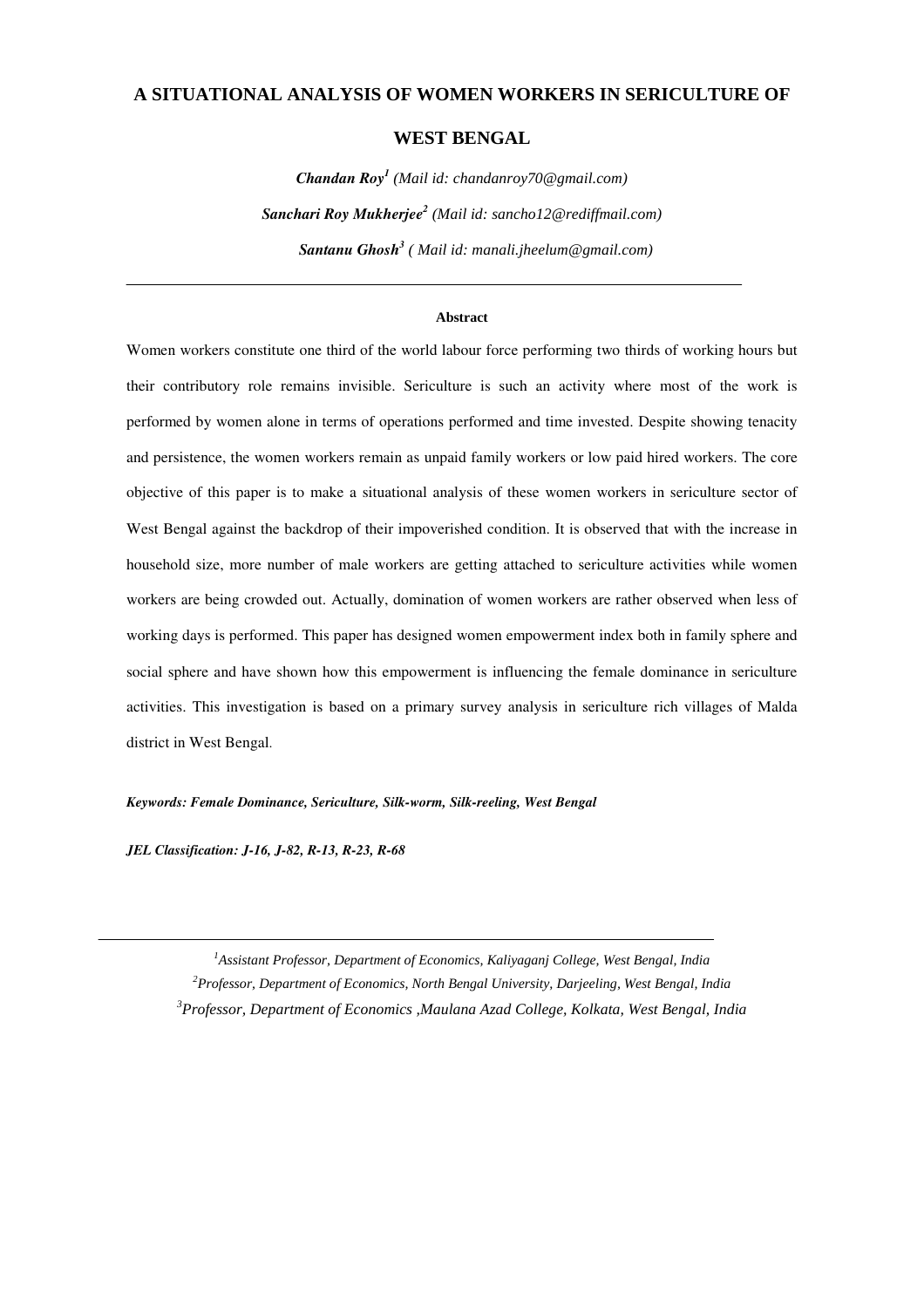#### **I. Introduction**

Women workers constitute one third of the world labour force performing for nearly two thirds of aggregate working hours but their contributory role in vital productive work-share remains still invisible. It is estimated that India is home to 12.7 crores women workers while 90 per cent of them are working in the unorganized sector. Specifically, they are found in marginal and casual employment in agriculture, where the gender-bias in wage differential is substantial. In India, women are also concentrated in agro-based household activities, where they often serve as unpaid family labour and thereby, remain imperceptible. Sericulture is one of such activities where most of the activities are carried out by women alone, both in terms of operations performed and time invested. Thus in a way, they play a very significant role in the activities spectrum as well as in decision-making in household business. While in general perception, women's role is mostly confined in silkworm rearing, in reality it goes far beyond this. Leaving the shackles of gender-stereotyping, women in sericulture often take part in mulberry planting, weeding, manuring, irrigating, leaf picking, leaf transporting and storage. In silkworm rearing, they are engaged in leaf-cutting, feeding, bed cleaning, worm spacing, mounting, harvesting and disinfections. Some also participate in decision-making of crucial household business activities.

Usha Rani (2007), in one of her studies have shown that the establishment of one acre mulberry garden for rearing 300 dfls (disease free layings) of silk worms in two months generates 96.36 man days of employment, of which 72.70 percent are by women. Not only this, she has also shown that cocoon cutting and sexing and egg incubation is exclusively done by women labour. According to one statistical analysis submitted at a National Conference on "Women in Sericulture" (held at Mysore on 16<sup>th</sup> and 17<sup>th</sup> March, 2007), it can generate employment up to 11 persons (mandays) of every kg of raw silk produced, out of which more than 6 persons (mandays) are women. In India, more than 60 lakh persons are employed as full time workers in the production chain, out of which 35-40 lakh persons are women<sup>1</sup>. Ever-increasing demand to meet the domestic handloom industry requirements and equally increasing potentials for exports provide tremendous opportunity for the women to avail sustainable income generating activities.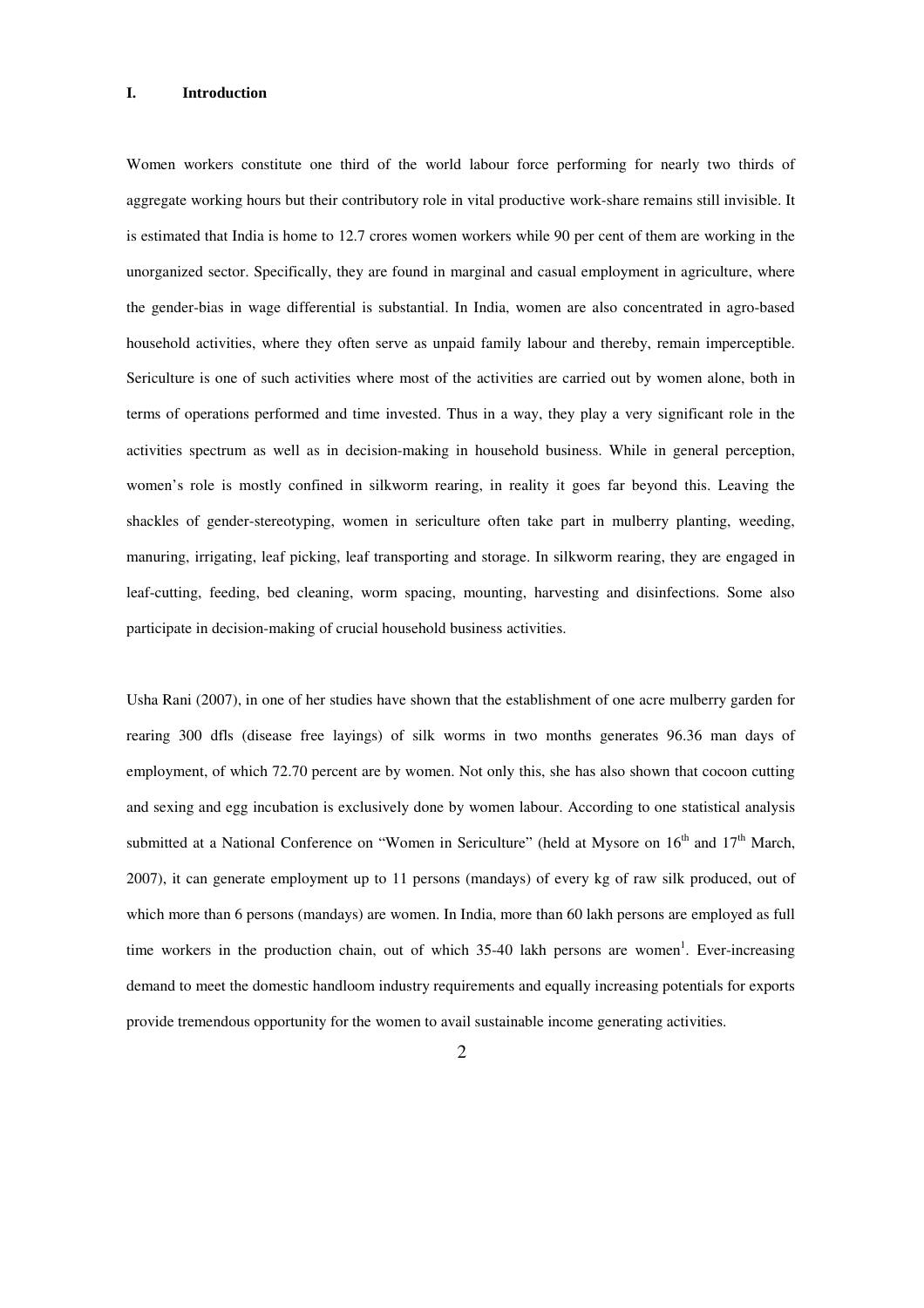The dominance of women workers in sericulture is historically evolved. Despite showing tenacity and persistence at work, their efforts remained unnoticed and they continued to work as unpaid family workers. However, this perception has changed for the better in recent years regarding the role of women in sericulture owing to the significance of the critical operations that they perform as well as their share in the production value.

The paper makes a modest attempt to portray a picture of the state of women workers in the sericulture sector and investigate the factors, among others, that explain the predominance of female workers (i.e., intensity of women labour is higher within the workforce of a household) of any sericulture farm in West Bengal. Apart from the economic situation of the farm workers, wage differential across gender, hireddomestic female ratios and women empowerment factor, there exist several other factors that influence the female dominance criteria. This dominance is usually translated into distributive impact, which is also known as spillover effect of women employment. Employment of woman raises the nutritional level and educational level of her children irrespective of their sex at a greater level compared to male employment. Report of the working group on Empowerment of Women for the XI th Plan (MWCD-GoI, 2006) states that lack of women's employment not only impedes growth and poverty reduction but also welcome a host of negative impacts including less favourable education and health outcomes of children. This prioritizes our objective in this paper, i.e., to identify the explanatory factors behind such female dominance in sericulture sector of West Bengal. This paper would also try to shed some light on the specific characteristics of women workers in sericulture of West Bengal which would be relevant for diagnosing and thereby recommending few region specific development policies for West Bengal.

## **II. Reasons for dominance of women workers in sericulture: Literature Review**

Sericulture is practiced in villages of India as a family-based occupation and thereby provides women a major role to play with, in various activities of this household-industry. Nearly 60% of the labour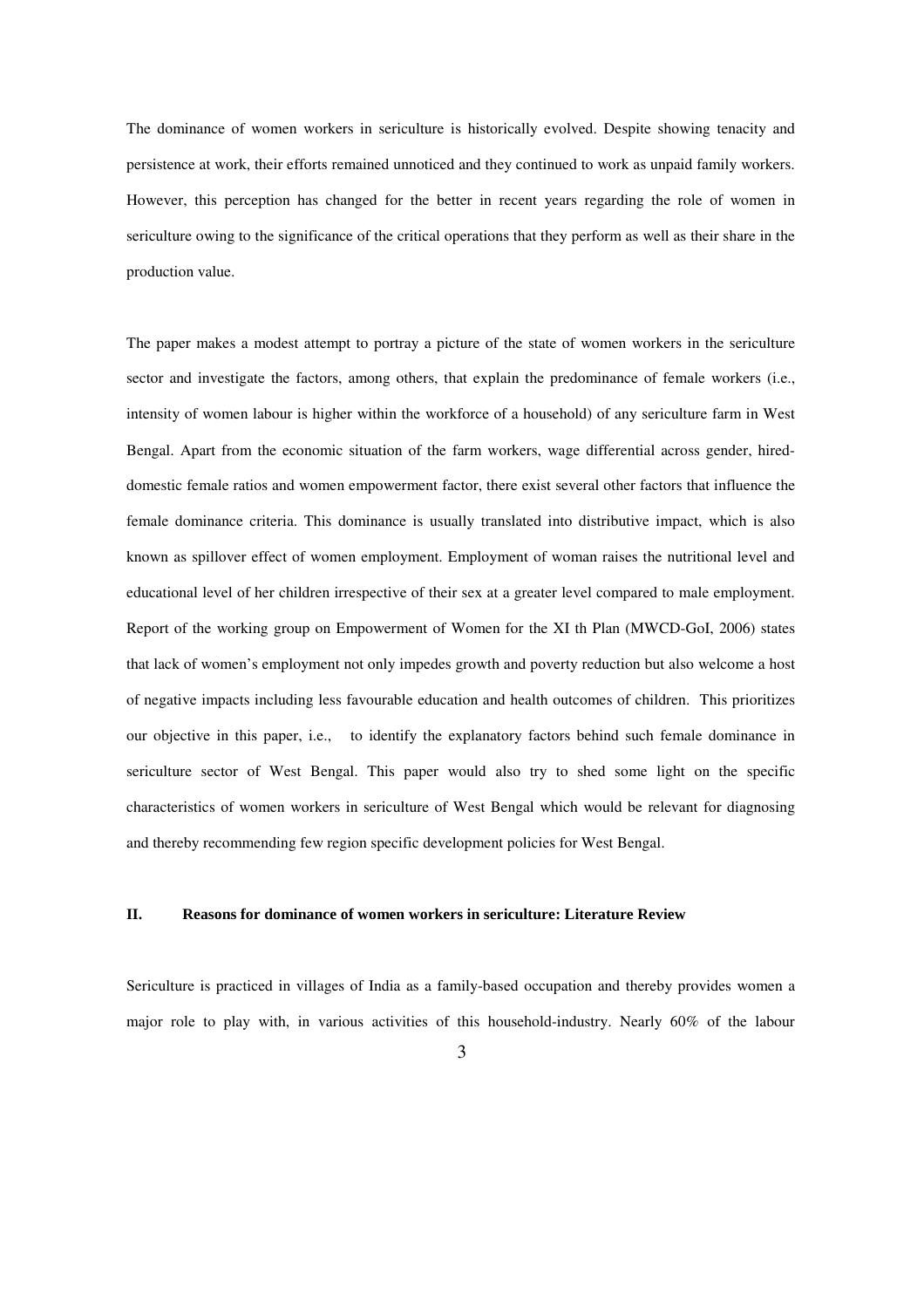requirement is met by the women (Acharya, 1993) in almost all the traditional sericulture agencies<sup>2</sup> (Sandhya Rani, 2006) in the world. Here, by sericulture agencies we mean the nature of production organization, whether it is a small household unit or large corporate organization. Women's precision and patience make their presence more invincible in silk-worm handling. Since, traditions and customs of society in Indian rural context do not encourage the majority of rural women to work outdoors; sericulture proves to be a boon. It gives a wide opportunity where women can carry all their contributory work even after attending to their own regular household chores. Thus, sericulture is ideally suited for family women in the rural areas.

Jayaram et.al (1998) showed that every acre of sericulture practiced under irrigated conditions had a potential to employ 247 men and 193 women round the year. They also have shown that the small scale mulberry farms provided ample scope for employment of owned family labour and suggested its potential to solve the problem of seasonal unemployment. Lakshmanan et.al; (1999) found that female labour is quite dominant in all sericultural activities, to an extent of nearly 50%. Saraswathi and Sumangala (2001) observed that in the indoor activity of silkworm rearing women participation was as high as 94.67 % and that except for the peak period the entire sericultural activity is conducted using family labour.

Farm women have certain unique attributes, which are of special relevance to sericulture development and that these characteristics make the female dominance in sericulture indispensable:

- (i) A farm woman is the sheet anchor of the farm family. She is the foremost member who is concerned all the time about the well being of the family. So when women dominance is seen in any activity that has to be turned out to be a successful one. Silkworm rearing calls for intensive attention as well as mother's care, especially, for the larva stage. Identifying and then collecting mature silkworms and putting on spinning trays required a great deal of specialized skill and patience. Women members can ideally fit into the round-the- clock schedule of sericulture with intervals ( Banerjee, 1990).
- (ii) Women are proved to be an efficient home-maker from the time immemorial. So whether as an artisan or a household industrial worker, she is supposed to give her best as it is involved with her
	- 4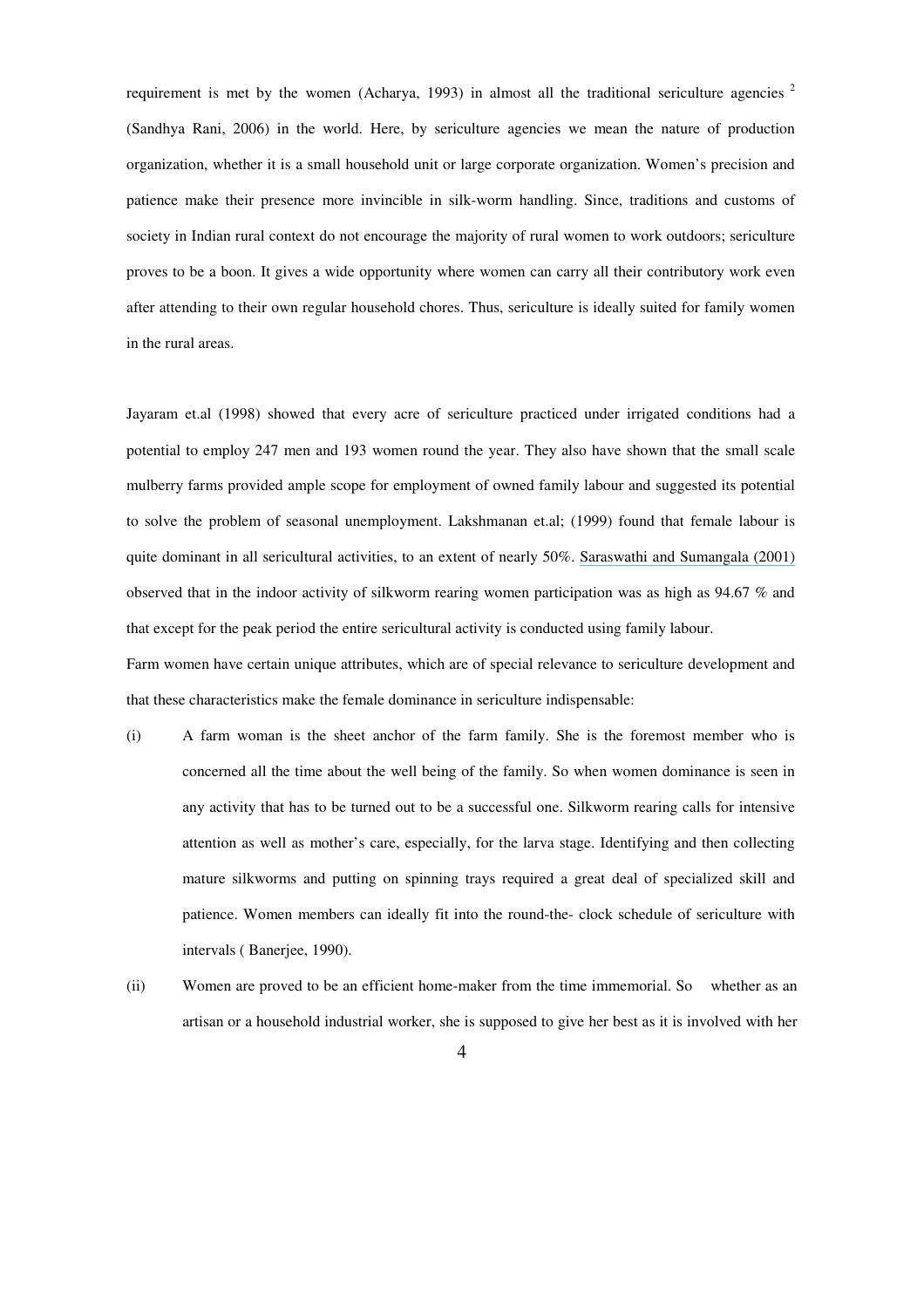family. Sericulture is such farm enterprises that have a great share of indoor components and demand enough tenacity and sufficient attention (care & nourishment). Silkworm rearing calls for intensive attention as well as mother's care , especially during the later stage of the larva.

(iii) According to the Central Sericultural Research & Training Institute, Mysore (See "Focus on Women in Sericulture" in Guide to Sericulture Extension), women have proven themselves to be better learners . CSR&TI, Mysore feels that women have better capacity to concentrate, listen, integrate and recall. They are also easily adaptable which is important for a dynamic world where better sericulture technologies are about to pay better dividends.

#### **III. Major Objectives of Study**

Predominance of women workers in different artisanal activities of sericulture has been found in earlier studies. Literature reviews helped us to trace out that around 60% of the aggregate work-activities in sericulture is handled by women in all most all the sericulture producing states, irrespective of their regional variations (Acharya, 1993; Kumar 1993; Usha Rani, 2007; Sandhya Rani, 2006). However, determinants of female labour dominance in total workforce are perceived to be different from region to region depending upon several social and cultural criteria. Lakshman and Geetha Devi (2007) have analysed the women employment opportunities of sericulture vis-à-vis other agricultural crops in Tamil Nadu and have shown that 62.33% of workforce is shared by female labour force, where domestic women share has been seen as 34.06% while hired female workers share is 28.25% of the total workforce. Sinha (1989) asserts that women power in sericulture gets intensified as family labour employed in sericulture increases. But the contribution of unpaid family labour ultimately reduces intra family power balance specially in the low income earning classes. Charsley (1988) pointed out that since middle-class domestic women have zero opportunity cost as wage-earners, their participation in the sericulture household industry does not affect their power balance, as in the case of lower income household. Regarding family power balance in lower income earning families, Charsley (1988) commented that if sericulture activities expand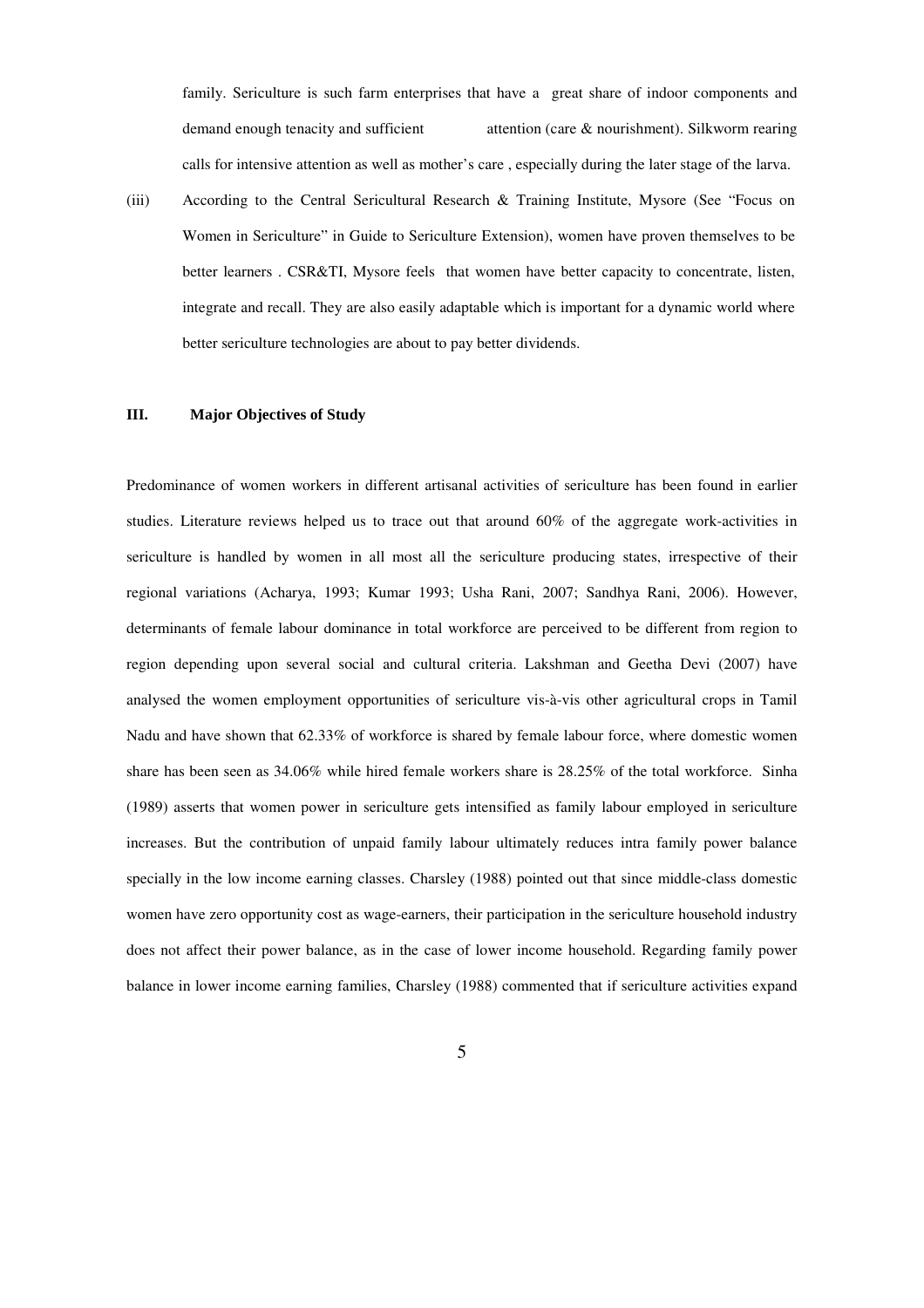the scope of paid employment opportunities (as hired female labour), then ultimately it improves the power balance in low income households.

In West Bengal, the reported female work-participation rate in agricultural work is substantially low due to 'statistical invisibility' of this class. This is particularly because neither the survey process includes the work of domestic women who are in household industry, nor are their productivities truly recognized inside the domestic space (Bagchi, 2005).

Even after being the third largest silk producing traditional state, adequate research work on the women's participation in sericulture activities of West Bengal has not yet pursued. Our specific objective in this paper is to fill this research gap. Along with describing the situation of women workers in sericulture of West Bengal, we specifically try to shed some light on the issues of dominance of women workers in this sector. Census statistics or NSS surveys do not specifically cover the participation rate of women workers in sericulture. Therefore our situational analysis would be based on few micro /pilot surveys attempted by various researchers in different course of time from different corners of the country. All of them individually as well as in aggregate sense would help us to portray a gendered overview of sericulture activity in our country. Our core research work would hinge on our own primary survey analysis on Malda District which produces more than three-fourth of the raw-silk of the state. We wish to find out in this context whether female empowerment in sericulture sector has any connection with female dominance in sericulture sector of this region. As a way ahead, we intend to prescribe some region-specific policies for gender promotion.

# **IV. Impact of Female Dominance in Sericulture**

Women workforce in India has never been truly recognised as substantially significant entity in any productive activity. Macro statistics of women employment always understates the number of women workers in the rural areas. But the actual fact is that without the active (but invisible) role played by the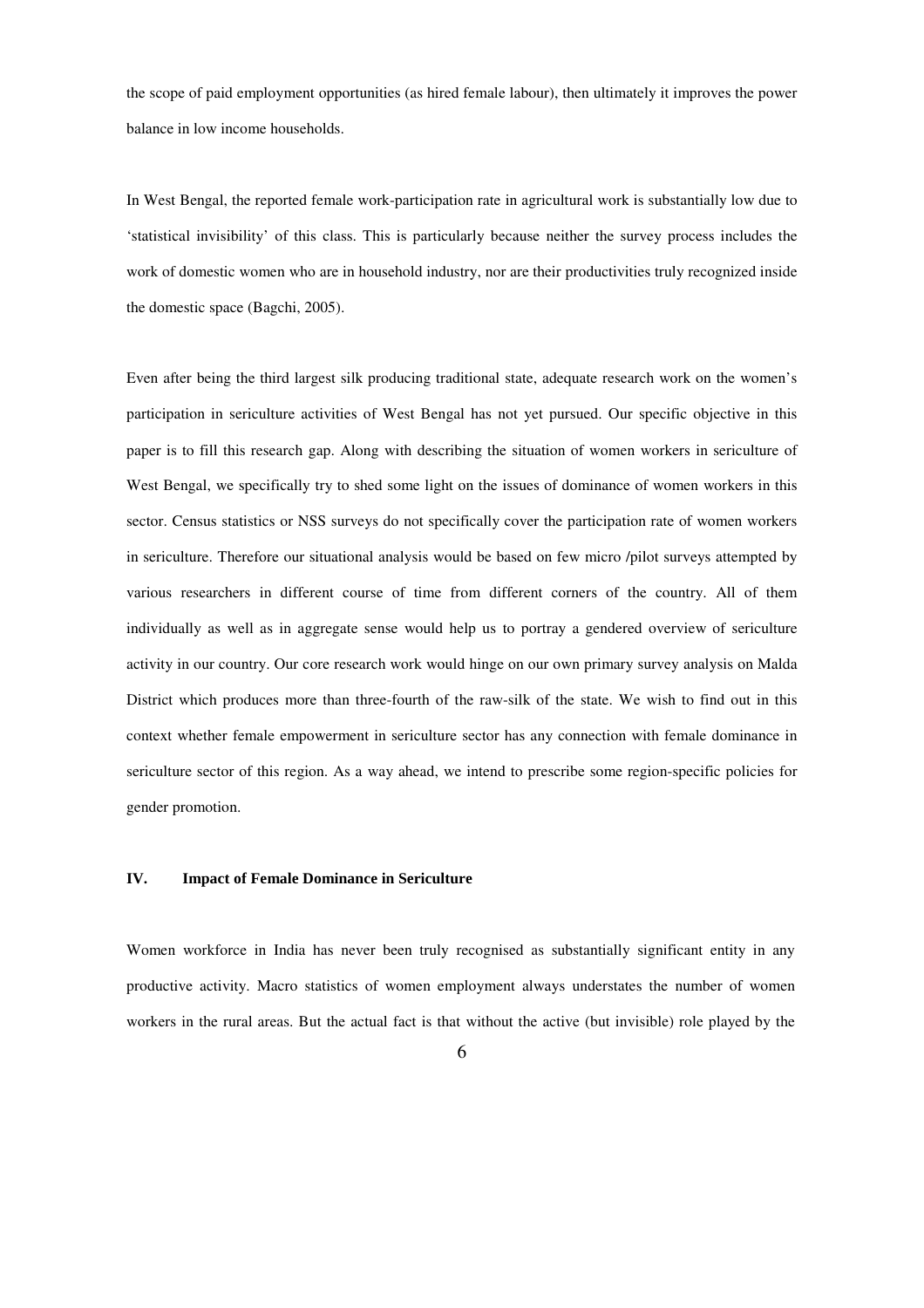farm-women, it would have been impossible to practice sericulture in India. It is imperative to categories positive impacts of women participation within our limited scope of analysis.

With increasing rate of participation in work force, women also become decision-making agents. She can actively participate in decision-making activity without being a passive performer. Thus, the income generated by the rural women can be utilized more judiciously for the socio- economic development of the family. Moreover, in the report of the Working Group on "Empowerment of Women for XI Plan" (2006), it was emphasized that empowerment of women has two-fold benefits:

- (a) *Intrinsic Benefit*: A woman is gaining the benefit for sake of herself by joining in family workforce, other than household activity. It raises her self dignity and self esteem. Her purchasing power and decision making power also rise.
- *(b) Spillover benefit:* Involvement of women workers also raises the welfare of her family members. Education level rises, nutrition level rises and thus the spillover effect helps in a holistic development of all the household members of her family.

The spillover benefits from women-empowerment can broadly be categorized into following major heads:

- Rise in education level of children
- Rise in nutrition level of family
- Rise in health awareness (specially among the girl child)
- Rise in the level of social resilience power against different social crimes, like dowry, domestic violence, social abuse, illegal trafficking etc.

A study conducted by CARE (2009) on rural India reveals that economic empowerment via micro finance plan projects of women, raises 125% of expenditure on education of their children and now they spend at least more than 43% on health care of their children. Micro surveys conducted by Ray (Ramesha & Sinha, 2009) also supported the view that women gaining employment from silk-sericulture can take care of their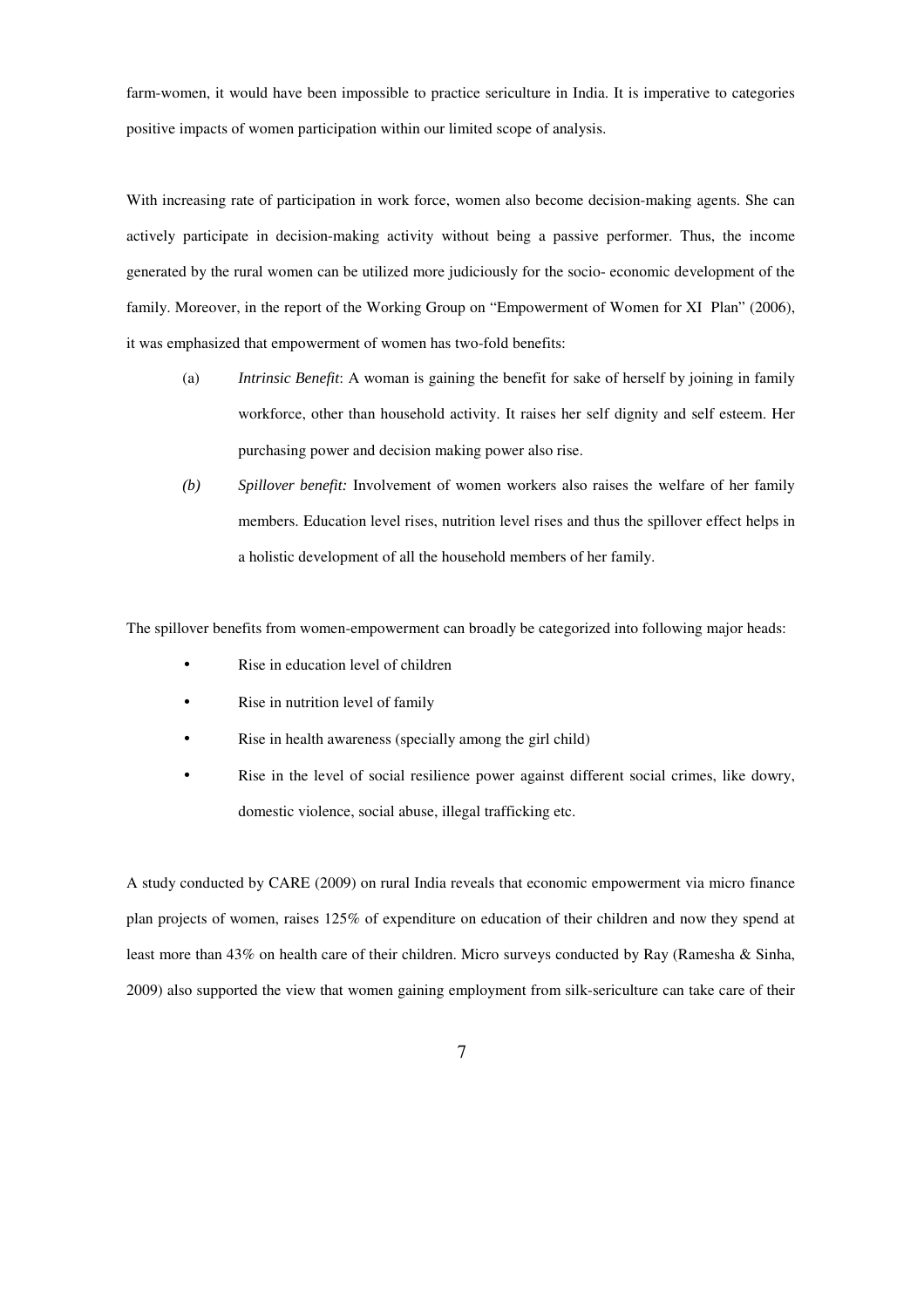families more than before. They are able to ensure better education for their children on one hand and help their husbands in running their occupation side by side.

Previous research activities indicate that economic participation of women – their presence in the work force in quantitative terms – is important not only for lowering the disproportionate levels of poverty among women, but it also means a significant step forward in raising household income and encouraging economic development of the society as a whole.

Through application of science and technology appropriate to the socio-economic condition of rural areas, rural women can be made economically self-dependent. There exists a preconceived notion that women do not want to learn new skills and techniques because they are seemed to be engaged only in primary household activities. This age-old belief acts as a bias against their inherent capability of adaptation. This notional bias itself contains some in-built contradiction and needs to be modified. Sericulture is such a family based occupation where women can work while sharing their family responsibilities.

Empowerment of women always makes a match between economic opportunities and their capabilities. Most of the time due to lack of concern, economic opportunities are lagging behind the capabilities of women in different social sectors. Increased women's participation and earning have not only helped them to raise their self-esteem, but also it has helped in reduction of poverty and accelerating growth. It also has a favourable impact on education and health outcomes of children.

## **V. Involvement of women workers in Indian Sericulture**

In India four major states traditionally involved with mulberry silk production are (i) Karnataka , (ii) Andhra Pradesh, (iii) West Bengal and (iv) Tamil Nadu. Due to the absence of secondary data regarding women work force involvement in sericulture sector, we would analyze women work force involved in all those states as proxy variable, as sericulture is supposed to be a women-labour intensive industry. However, participatory role of women workers in sericulture is mostly confined within their domestic territories and thus it constitute a part of the informal and un-organized sector. Female participation rate in four traditional states across the yeas are shown in Table-1.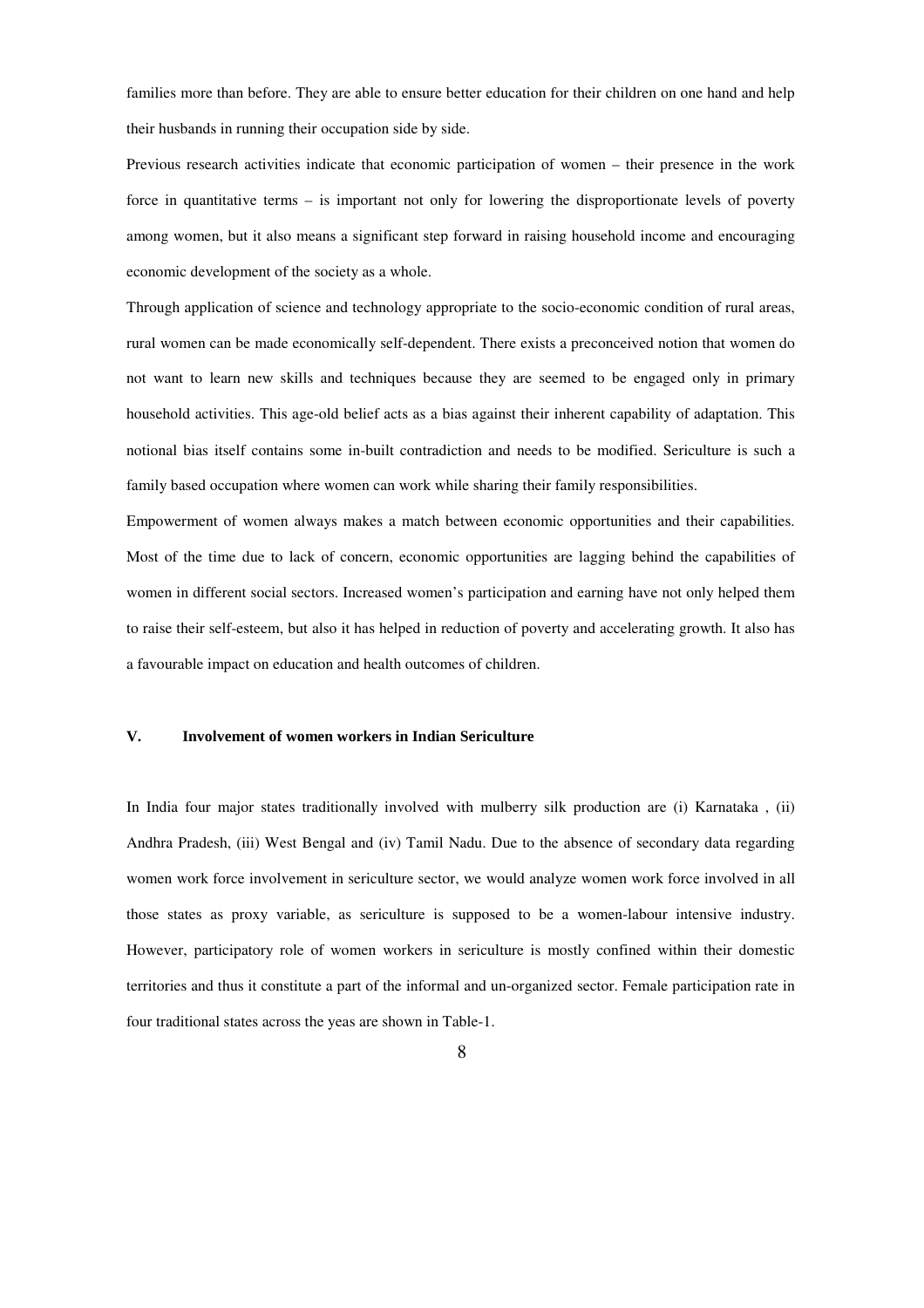| Silk<br>Producing  | 1971 | 1981 | 1991  | 2001  |
|--------------------|------|------|-------|-------|
| <b>States</b>      |      |      |       |       |
| Andhra Pradesh     | 31.9 | 44.9 | 34.22 | 34.93 |
| Karnataka          | 19.0 | 30.8 | 29.39 | 31.88 |
| Tamil Nadu         | 20.4 | 34.5 | 29.89 | 31.32 |
| <b>West Bengal</b> | 4.6  | 9.4  | 11.25 | 18.08 |
| <b>ALL INDIA</b>   | 15.8 | 23.5 | 22.25 | 25.68 |

## **Table 1: RURAL FEMALE WORK PARTICIPATION**

Source: Census of India 1981, 1991, 2001

Except West Bengal, other three states exhibit their prominence as well as higher growth in work participation rate of women workers. Within West Bengal, Malda, Murshidabad, Bankura and Coachbehar districts are only prominent districts for sericulture, silk production and silk weaving. Murshidabad is famous for silk weaving, where female participation in household industry is 64.7%, followed by Malda  $(37.17\%)$  (GoWB, 2001-02)<sup>3</sup>. Malda is the leading district in silk production and holds a golden legacy since the time of the Mughal period. According to 2001 census, women participation rates as agricultural and marginal workers in the district are 31% and 53.5% respectively.

A study by Rajapurohit and Gobinda (1981), in contrast, revealed a completely different picture about female to male work participation ratio in Bihar, West Bengal and Karnataka in raw silk production, where female employment (at over 58 percent) appeared to be the highest in West Bengal.

| <b>States</b> | <b>Female/ Male Labour Ratio</b> |
|---------------|----------------------------------|
| Bihar         | 0.14                             |
| West Bengal   | 1.42                             |
| Karnataka     | 1.15                             |

**Table 2: Female Labour Ratios in Raw Silk Production** 

Source: Raja Purohit et. al. (1981)

Sericulture creates the highest job opportunities compared to other principle crops. Not only that, in terms of women employment opportunities it creates greater man days from one acre land compared to other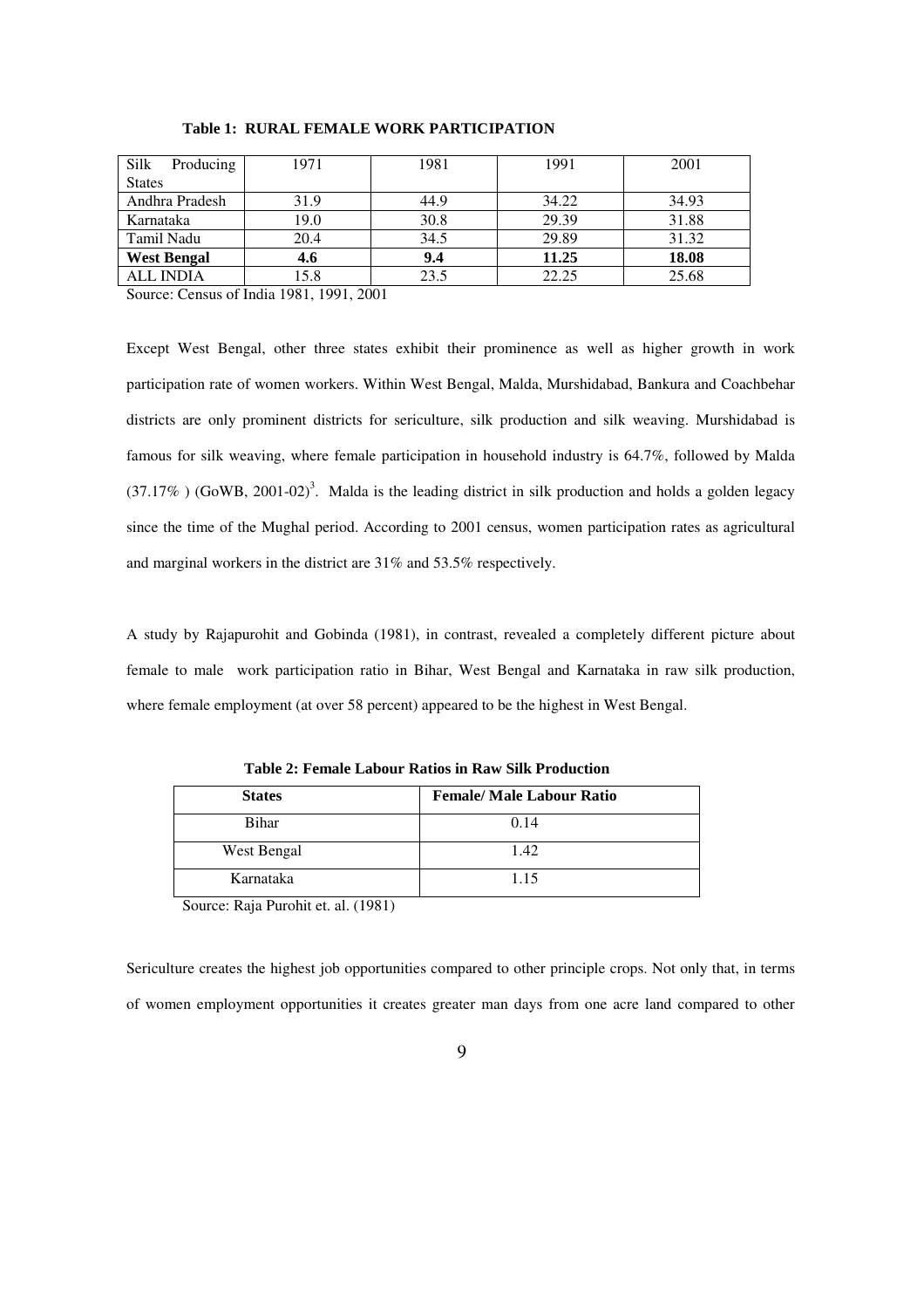food crops (Lakshman & Geetha Devi, 2007), where a substantial per cent of workforce is drawn from own family source<sup>4</sup>. Therefore, sericulture is often called as one such vocation where the family-females can be utilized at a higher scale. Usually, the work participation of female rural labour is mostly obstructed by their domestic obligations; in this context, sericulture can break the barriers faced by women from participating as workers while continuing their household activities. Few pilot surveys and literature review have helped us to reach the conclusion that women worker participation is nearly 50 per cent in mulberry cultivation, silkworm-rearing, silk worm reeling and silk weaving, while it is 80 per cent in case of silk spinning (Gangopadhyay, 2008).

The chart furnished (see Fig-1) below provides a schematic representation of involvement of women in various stages of silk production. Involvement of women is higher in all activities of sericulture except in field preparation of mulberry; cocoon cutting, sexing and egg incubation are done exclusively by women labourers. Weeding, transport of mulberry-leaves (which is food of silk worm) to the rearing sheds and rearing worms are the important activities where woman involvement is also higher and these activities usually create employment of 11.18, 10.75 and 7.13 man days, respectively, per acre of mulberry crops. Feeding of worms and planting of mulberry create employment of 6.93 man days and 6.49 man days per acre crop to the women. Transfer of worm to *chandrikas*, cocoon sorting, leaf harvesting, chopping and other important activities create employment of 6.01, 4.51 and 3.7 man-days, respectively, to the worm. Preparation of field for growing mulberry creates an employment of 7.81 man-days of which 5.13 mandays are for men and 2.69 are for women. This is the only activity where employment of men exceeds women (according to the field survey report in Hindupur and Madakasira Divisions of Anantapur District in Andhra Pradesh, Usha Rani, 2007)<sup>5</sup>.

Sandhya Rani (2006) explained that almost all activities of sericulture are carried out by the women except some which are mostly done by male labourers (e.g., cutting of mulberry leaves, pruning, etc.). There are certain activities like weeding, leaf harvest, silk reeling, which are exclusively handled by women labourers. As per her calculation, about 2562 women work-days are created in all activities of sericulture from one hectare of irrigated mulberry area per annum out of a total 4225 working days. During the first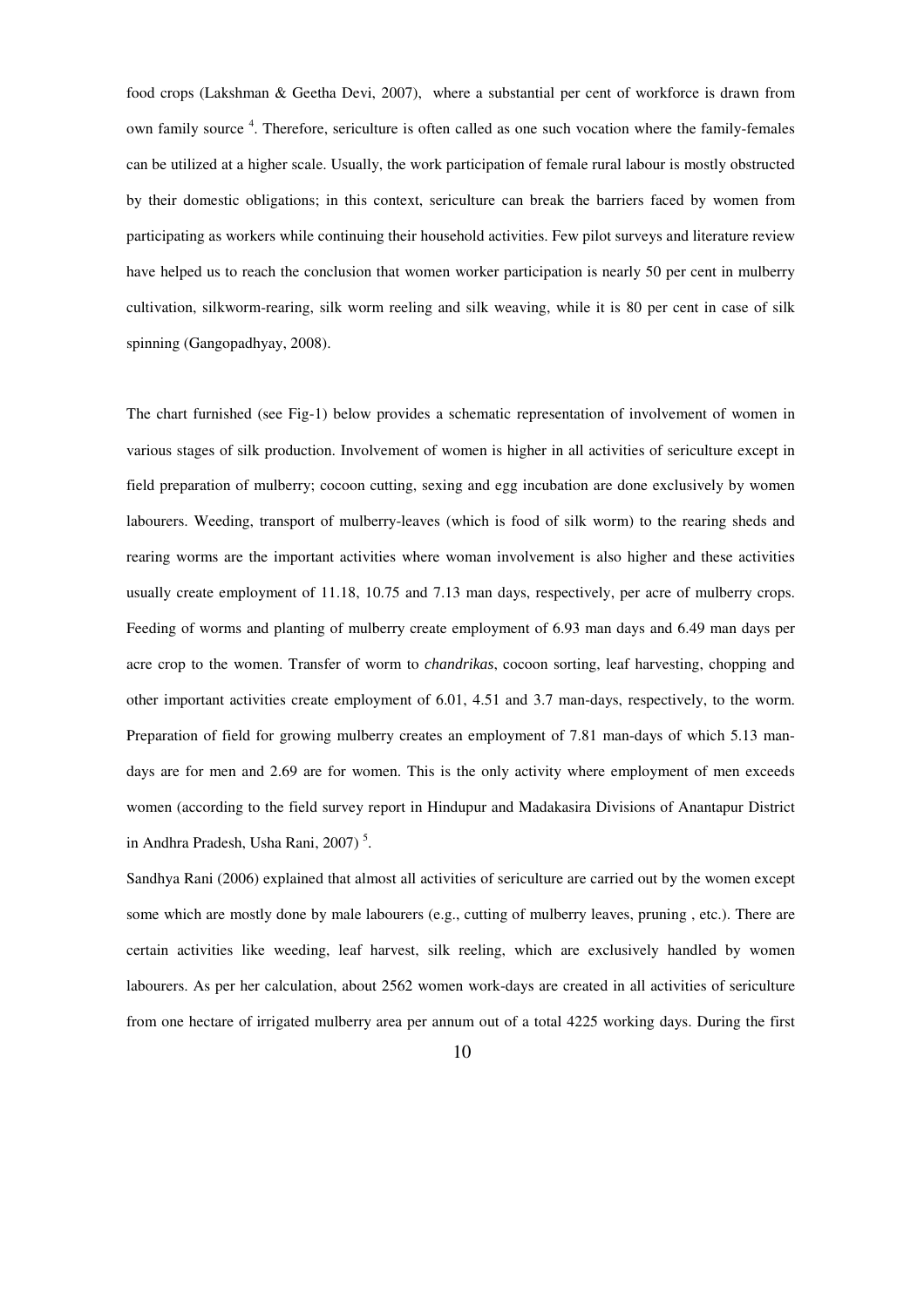years of establishment, it generates about 5.8 work years for women out of a total of 9.5 work years per hectare under irrigated condition. On the other hand, after the establishment, under irrigated mulberry (third year onwards) 7.0 work years are generated from women out of a total of 11.5 work years. Thus the female dominance in workforce as well as in employment generation is intrinsic characteristic of sericulture activities.

### Figure-1





Source : Central Sericultural Research and Training Institute, Mysore, Gangopadhyay

(2008)

## **VI. Involvement of women workers across variable scales of farms**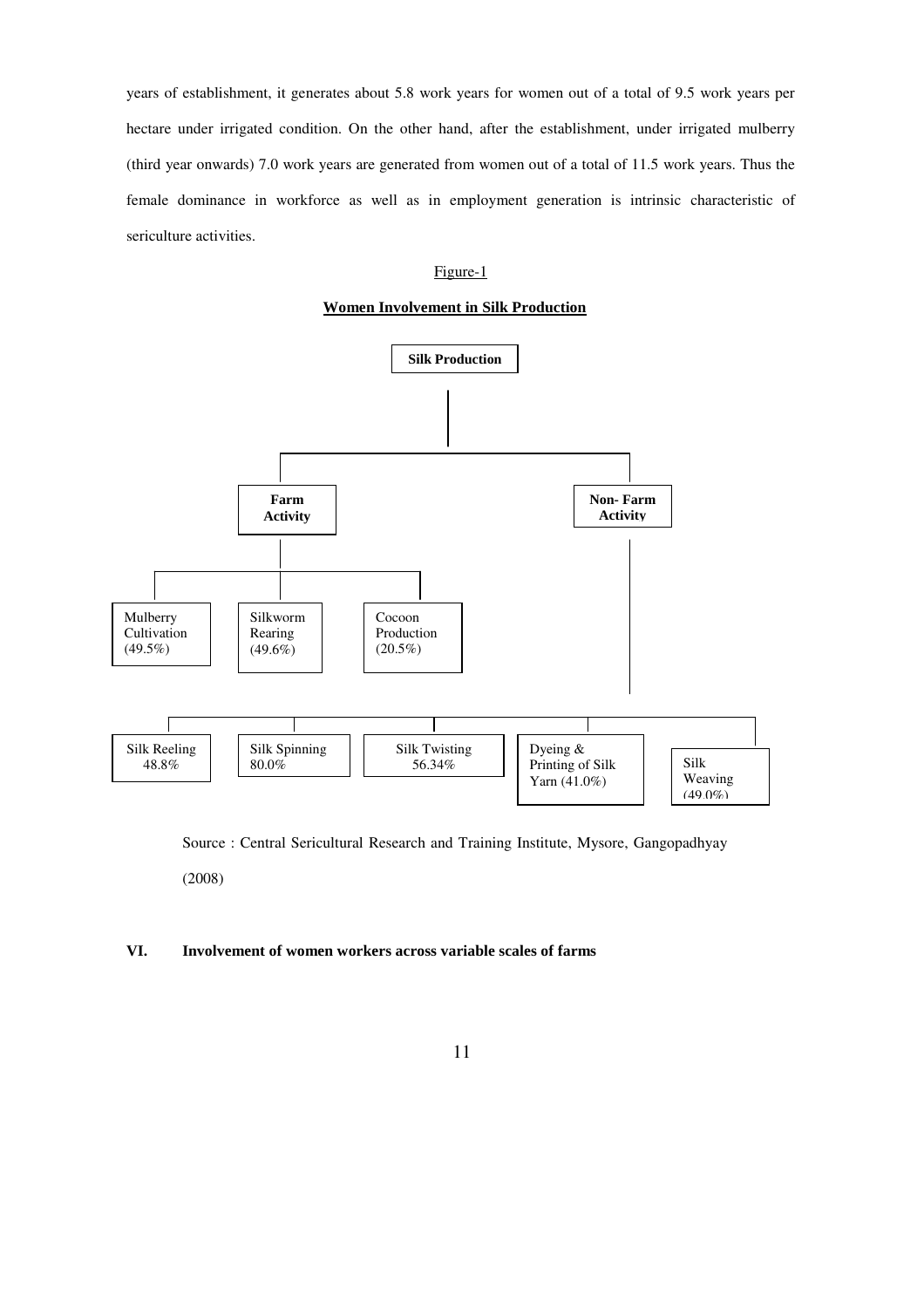Sericulture provides both the family female labour (who belong to mostly middle class) and hired female labour (who are drawn from lower income class families) a wide opportunity of employment. Middle class female labour always bears a greater domestic burden. They do not suffer from acute poverty, thereby, can never join the hired labour force as done by female worker belonging to lower economic classes. Therefore, we may argue that paid employment opportunities of hired labour are much larger than the middle class housewives of sericulture families. Charsley (1976) pointed out that silkworm rearing represents a suitable domestic activity for the women folk of the middle class sericulture families, who would not be expected to work outside home.

Theorists of women studies state that economic empowerment can truly create an emancipating environment for the women, because it always helps the women to participate in all the decision making processes regarding household (Bagchi, 2005). Family labour in that case can be assumed as the second best option vis-à-vis wage labour, because monetary transaction remains invisible in case of family labour payment. In case of hired female labour, we have observed in literature huge cases of exploitation and wage discrimination (Lakshman & Geetha Devi, 2007; Sinha, 1989; Reddy,1994; Nayyar, 1987; Chavan & Bedamatta, 2006; Mukherjee, 2004;). Thus, regarding the question of emancipation, sericulture opens opportunity for this unskilled working force to claim wages from their working place and that will surely raise their intra family power balance (Charsely, 1988). Charsley also (1976) said that both mulberry cultivation and silk worm rearing employ household labour, but the latter provides respectable, domestic occupation for ladies of the upper agricultural classes.

Again, in the activities like reeling and weaving, scale of business varies widely. When a poor man operates a single simple machine using his family labour (i.e. his wife), the female labour gets attached with an artisan belonging to lower economic class. This particular woman attached to her small scale family firm is devoid of much opportunities and freedom. On the other hand, a wealthy businessman running 1500 or more complex machines employs hired labour from local communities, who are generally poor and of low traditional status. The women workers attached with this rich business class artisan enjoy access to greater economic opportunity and, thereby, enjoy greater spirit of freedom.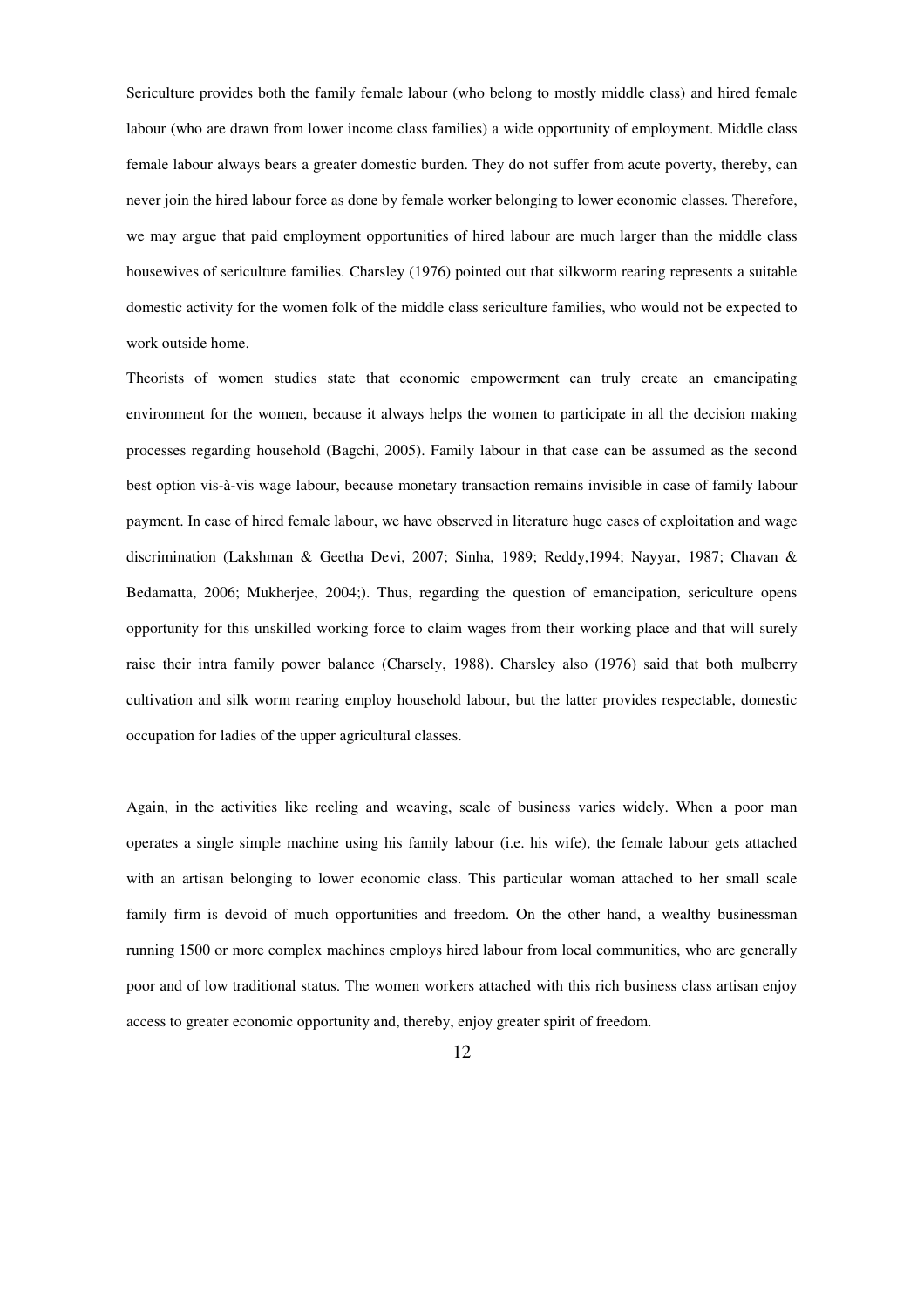|                                   | Male              | Female       | $%$ of  |
|-----------------------------------|-------------------|--------------|---------|
|                                   | Labour            | Labour       | Female  |
| Operation                         | (man              | (man days)   | Labour  |
|                                   | days)             |              | Involve |
|                                   |                   |              | ment    |
| <b>Field Preparation</b>          | $\overline{5.13}$ | 2.69         | 34.4    |
| Planting                          | 4.09              | 6.49         | 62.0    |
| Fertilizer Application            | 1.76              | 2.95         | 62.6    |
| Weeding                           | 3.08              | 11.2         | 78.3    |
| Harvesting, Chopping              | 1.73              | 3.7          | 68.1    |
| Transport<br>(mulberry<br>leaves) | 2.15              | 10.8         | 83.7    |
| Cocoon, Sorting of<br>seed        | 0.16              | 2.11         | 97.6    |
| <b>Cocoon Cutting Sexing</b>      | $\overline{0}$    | $\mathbf{1}$ | 100     |
| Egg Incubation                    | $\overline{0}$    | $\mathbf{1}$ | 100     |
| Rearing                           | 1.78              | 7.13         | 80.0    |
| <b>Brushing</b>                   | 0.17              | 1.93         | 91.9    |
| Feeding                           | $\overline{3}$    | 6.93         | 69.7    |
| Transport to<br>Chandrikas        | 1.45              | 6.01         | 80.5    |
| Cocoon<br>Sorting                 | 1.57              | 4.51         | 74.2    |
| Mounting &<br>Cooking             | 0.35              | 1.67         | 82.7    |
| Total                             | 26.3              | 70.1         | 72.7    |

**Table 3: Women Labor Involvement in Sericulture**  (Per acre of mulberry crop for rearing 300 dfls of silkworms in two months)

Source: Usha Rani, Journal of Social Science 14(3), 249-255, 2007

Amartya Sen(1999) has opined that Indian society wants to see women less as passive recipients of help and more as dynamic promoters of social transformation, which is only possible through greater ways of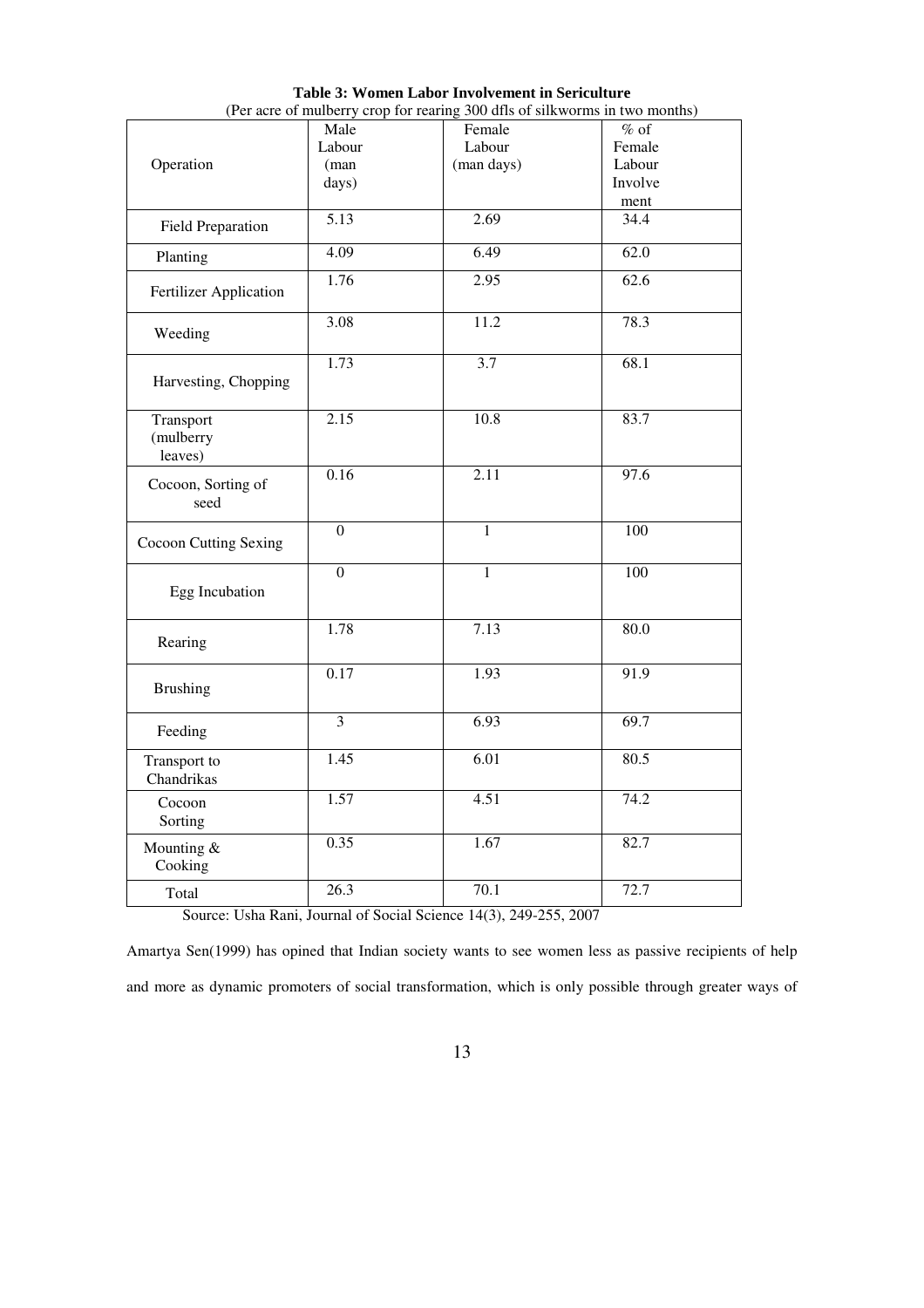emancipation. For this, their self esteem has to be raised at much higher level. Empowerment of women should, therefore, be viewed as a catalytic element of social transformation.

# **VII. Gender bias in wages**

Discriminatory practices in the labour market of rural India are reflected in the actual low wages of payment to women workers despite having provisions of minimum wage laws. On the other hand, male wage earners are always paid above the stipulated wage. Due to existence of this marked wage differentials, these two different categories of labour respond to the wage rate in different ways. Official statistics like Agricultural Labour Enquiry and Agricultural Wages in India, which provide data on wage rates of male and female casual labourers, confirms this phenomenon. (Pandey et. al, 2007). The increase in gender disparity, especially in agricultural wages, has been quite marked in India through out the planning period<sup>6</sup>. For majority of women engaged in paid activity, the fact being female means being paid less than men for same work. It is most evident in the cases of agricultural labourers. Agricultural daily wages are, in general, low, though they vary by type of agricultural operations ( ploughing, sowing, weeding, harvesting etc), by the typical nature of state and, most importantly, by gender. Some operations, like ploughing, do not involve women at all, whereas others, such as weeding, are women-intensive activity.

All the previous analyses bear the testimony that if men and women perform the same function, men will be paid at a much higher rate. For India as a whole, for each of the farm operations, the male wage rate is higher than the female one. Even if the wage rate for female workers is lower, employers usually prefer to hire male workers due to pre-determined socio-cultural prejudices. Each state has a Minimum Wage Legislation, whereby wages are statutorily fixed. However, in the early 1970s, after much deliberation, some state governments deliberately fixed differential wage rates for men & women and two prominent silk producing states Tamil Nadu and Andhra Pradesh were two of these states. By 1980-81, the differentials seemed to have narrowed down, though the change was perhaps not the real one because in spite of demand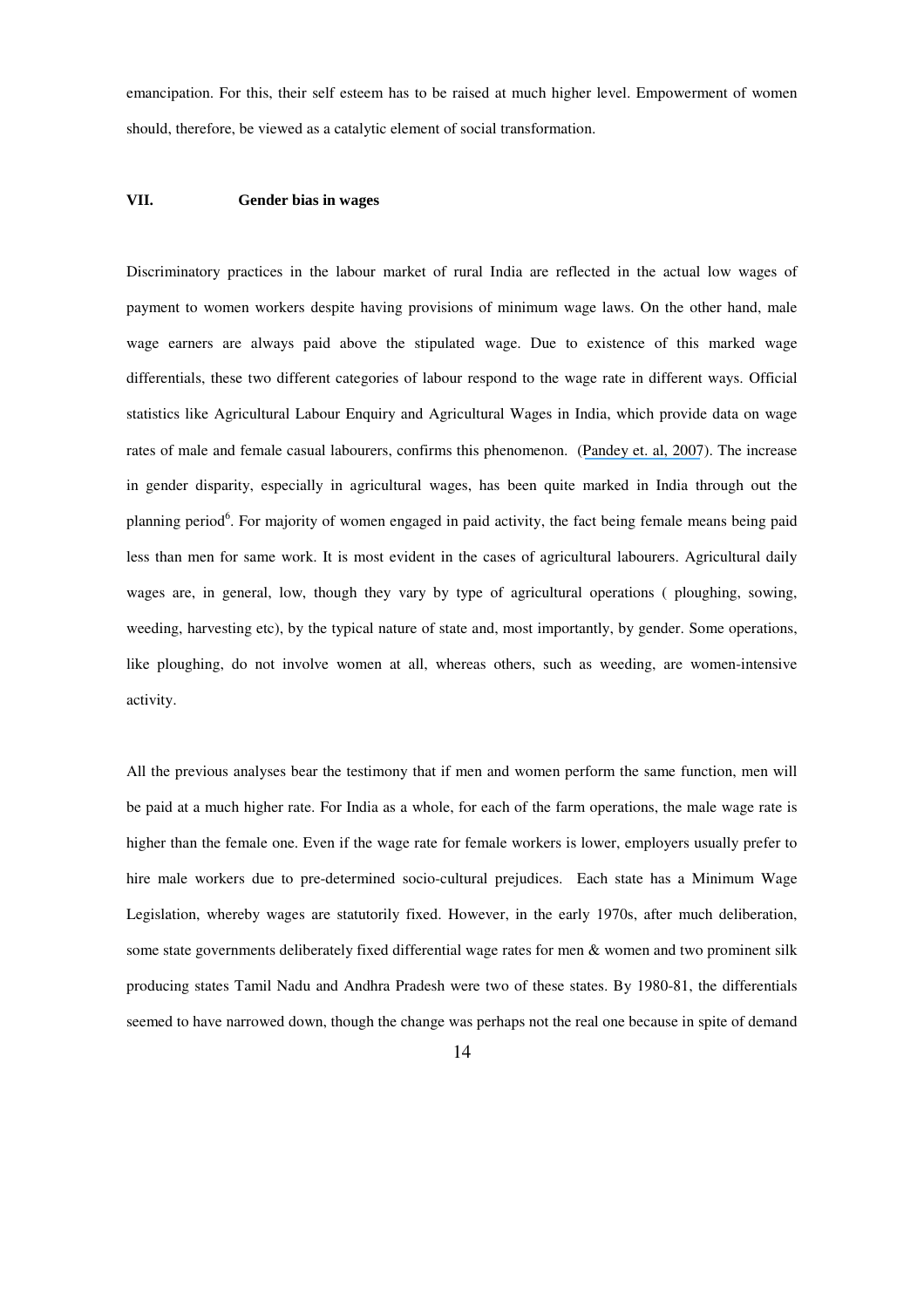for equal remuneration across gender, women are still ill-paid than their male counterpart. Sericulture and silk involve both agricultural and household industrial work. We have talked about the plight of the women in agricultural sector. In HHI sector women are exploited by intermediaries and middlemen who provide raw materials, machineries and market the final product, but pay the women meager amount.

According to NSSO (2004), Among four traditional silk producing states, actual wage differential (for ploughing, weeding etc.) between men and women is highest in Tamil Nadu (i.e., Rs. 77.60), followed by West Bengal (Rs.34.85), Andhra Pradesh (Rs. 23.06) and Karnataka (Rs.27.17). The female work participation<sup>7</sup> in all three major states (except West Bengal) reflects that higher wage differential always leads to lower work participation of female labour. However, we have to be aware about one thing that exclusion of the family workers in the data collection always gives rise to persistent problems of under counting and statistical invisibility of women (Mukherjee, 2004).

Wage of labour depends on different terms and conditions of the work, duration of work, nature of work and so on. Though minimum wage legislation has been enacted to ensure equality in terms of wage irrespective of sex, wage differential in unorganised sector depends on hard reality of different efficiency parameters, including physical labour productivity, i.e., hired female labour is more casual than permanent and, therefore, wage rate varies.

 The mode of payment also varies across gender. While male labourers are paid in cash or in kind or both, or even in the form of a share of the crop, payment to female labourers, at least where there is exclusive female employment, is either solely in kind, or in 'cash and kind wages'.

#### **VIII. Women Dominance in Sericulture: A case study in Kaliyachak Block of Malda District**

In order to examine the status and nature of female labour participation in West Bengal, we undertook a field survey in Malda district as a case study. Sericulture is a traditional avocation in Malda district with 75% of state's share and 6% of national share in raw silk production (Ali et al, 2008; Official Statistics - Deputy Director- Sericulture, Malda, 2010). The status of Malda justifies the reason of choosing this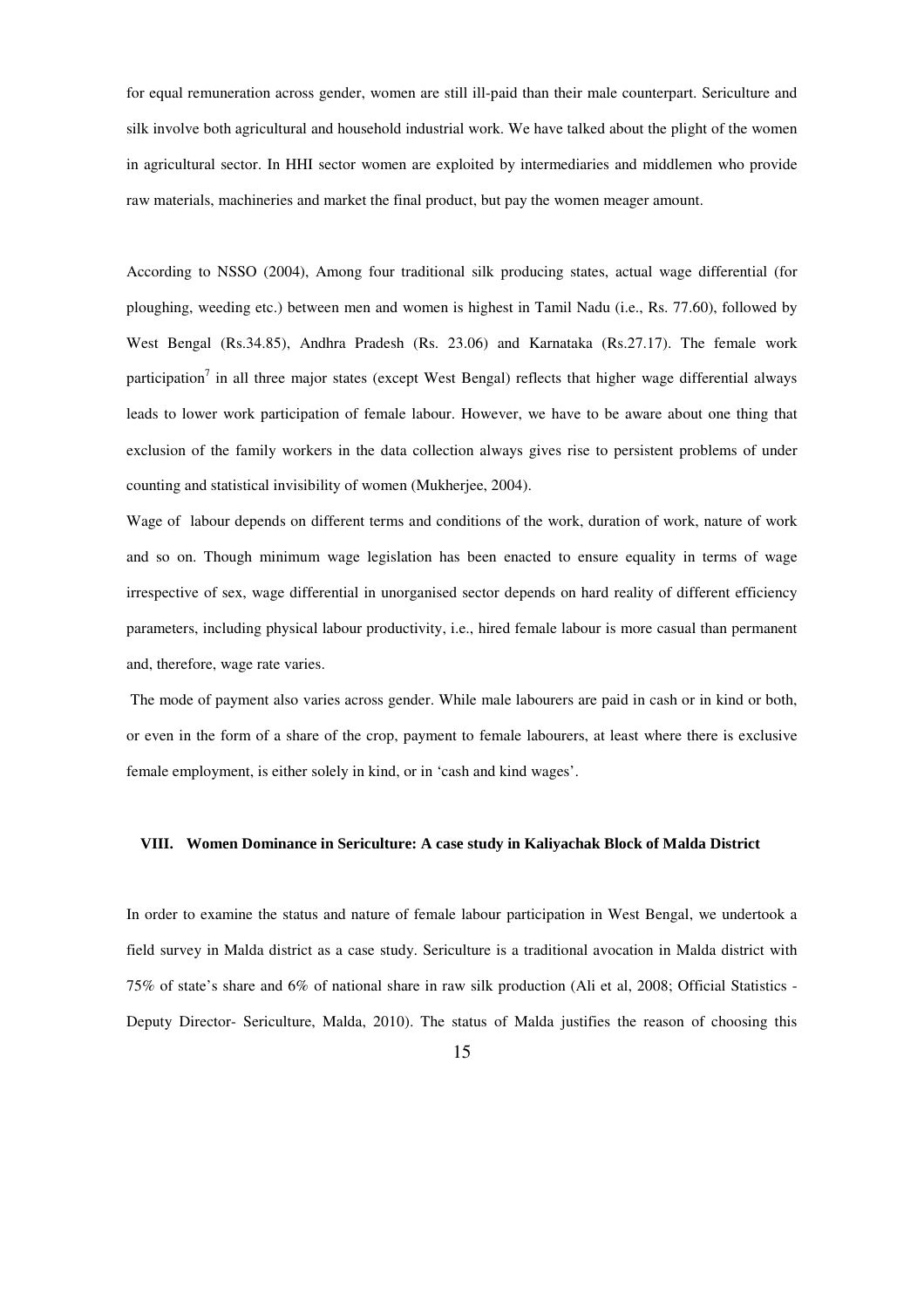district. The district has more than 20,000 acres of land under mulberry cultivation and nearly 60,000 families are directly or indirectly earning their livelihood from sericulture. Out of total sericulture farmers, reelers and traders, 80-85% belong to Muslim minority. Women play a pivotal role in this activity as 60% of work force come from women members of the family or hired labour. Our core research interest here is to trace out those factors which cause this female dominance in sericulture sector of this region.

We have chosen Kaliyachak Block for our primary survey region as mulberry cultivation in Malda district is mostly localized in Kaliyachak-I, Kaliyachak-II and Kaliyachak-III Blocks comprising 90% of the total mulberry cultivation area. Kaliyachak-I itself occupies 61% of the total cultivated area under mulberry in the district (See Ali et. al., 2008). 20% of total sericulture farmers of the district live in this block; (Official Statistics, Deputy Director Malda, 2010). Stratified random sampling has been done to choose few sericulture rich villages namely, *Gayes Bari, Sujapur, Mothabari, Marupur, Alipur, Sershahi, Feranchak, Joshkabil* from this block. Twenty five to thirty households involved in sericulture activities have been chosen from each village using stratified random sampling. Thus a total 212 households constituted the sample size of our study.

A list of questions regarding their age, education, religion, size and structure of household, annual earned income, occupied mandays, cost of instruments and raw materials, size of female participation, number of hired workers' involvement, credit to access, wages paid to male and female hired workers, degrees of freedom and power of decision making enjoyed by the female members within households as well as in sericulture activities were asked to all respondents, randomly chosen from these villages. Feedback received from the respondents helped us to tabulate the data and carry forward our analysis in desired direction. Our basic objective was to trace out the influencing factors behind the female dominance in workforce employed by the household. According to our pre-notional hypothesis (based on literature reviews) the major influencing factors i.e., the explanatory variables are:

(i) Wage differential between male and female (WD\_MF): Higher the wage differential between male and female, higher is the chance of female dominance in household farms. Poor household will substitute costly male labour by cheaper female labour , causing higher female dominance. So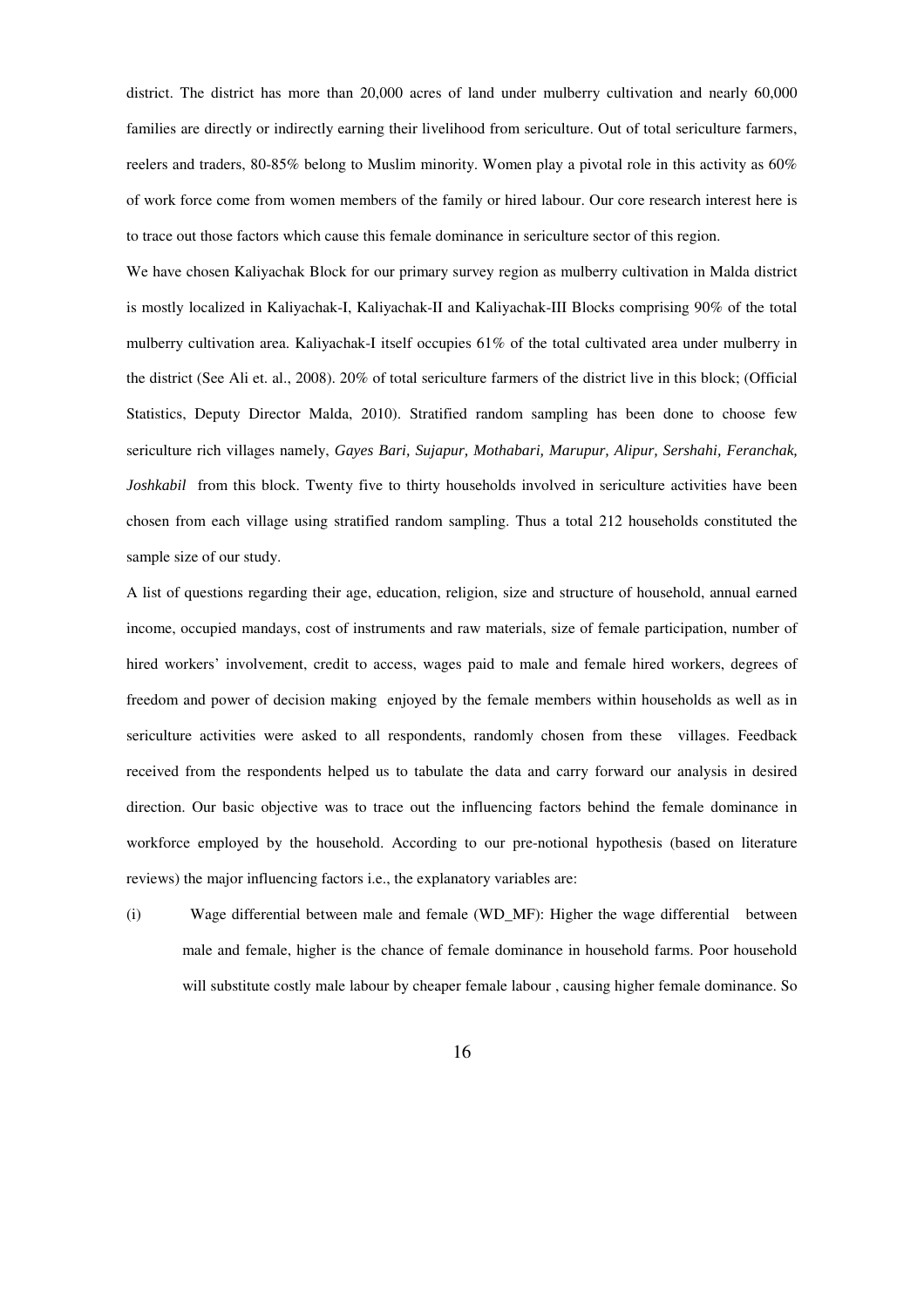grater the difference between male and female wage, greater is the chance of the sericulture labour activities of the household being female dominated.

- (ii) Ratio between hired female workers to domestic female workers (HF\_DF): A general hypothesis is that if the ratio of hired to domestic female labour rises that is expected to dominate the whole labour force in female dominated one.
- (iii) Economic situation (INCOME): Economic situation of a farm may also influence the female dominance of the farm. Richer farms can afford to employ costly male labours instead of its cheaper female substitute. Whether richer farms are affected by Veblen effect and may prefer costly male labour as better productive labour is subject to investigation. Therefore, economic situation of a farm can be expected to exert a negative influence on female dominance status of the farm.
- (iv) Household Size (HH\_SIZE): The household size may have a greater influence in controlling the degrees of female dominance in household industry like sericulture. Therefore, whether a smaller household has a greater or lesser degree of influence on female dominance in sericulture is an interesting point of study. It depends upon different psycho-socio parameters too. Women in large households are often observed as captivated, where her freedom is restricted by many social factors.
- (v) Number of Female in Household (F\_FMLY): Higher numbers of females in a household always act as a liberating factor for women. Therefore, higher degrees of female dominance should be visible in those households.
- (vi) Mulberry Area (MBRY\_ARE) : Women workers are supposed to dominate in rearing activity while the mulberry cultivation is performed by male members of the household. Therefore, if the household possesses greater area of mulberry field, it is likely that the female dominance in labour force would decline.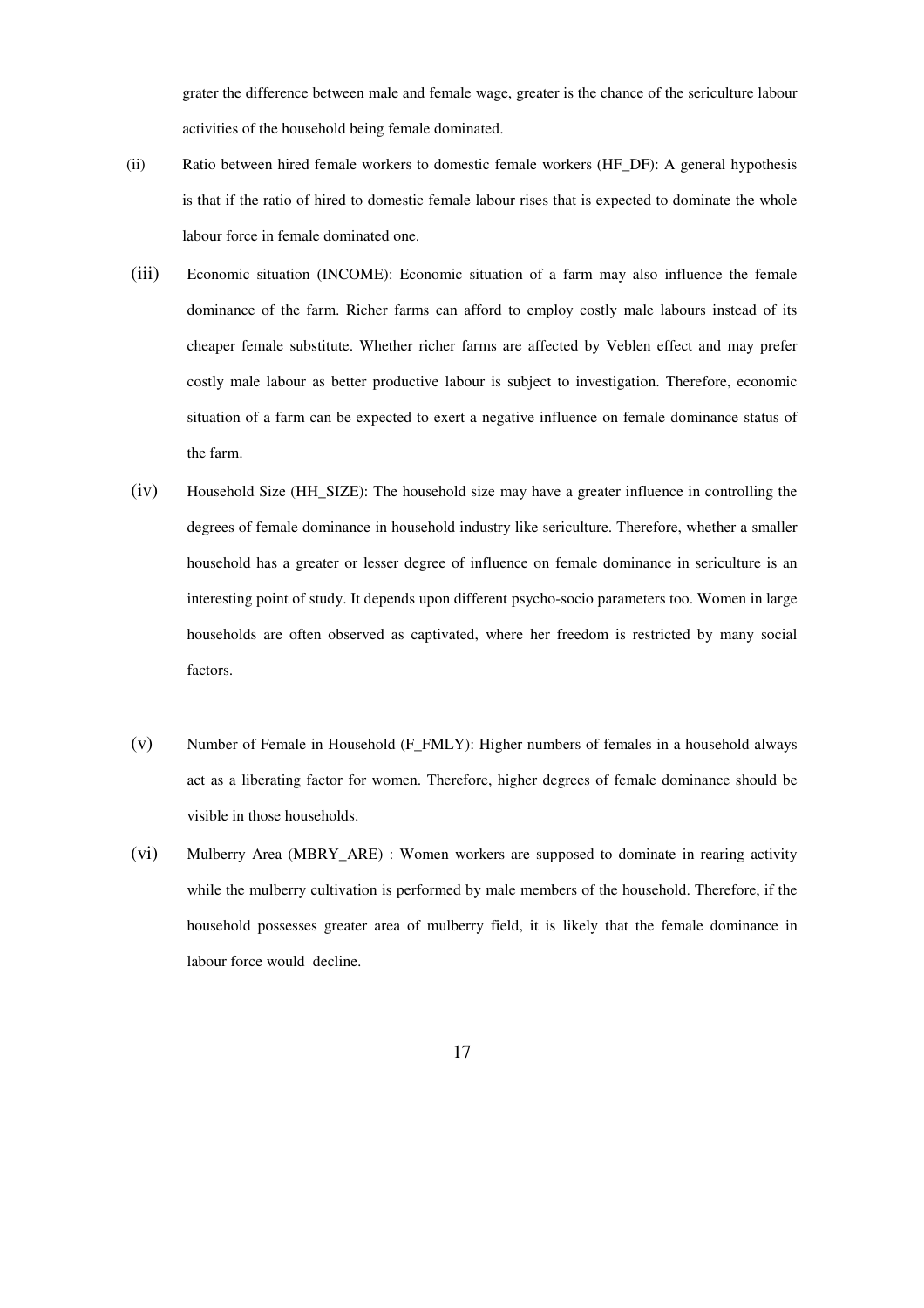- (vii) Years of School education of the principal earners (EDNYR\_PE): If the head/principal earner of the family has higher educational back ground, it is expected that he would not allow his daughters to get involved with household business neglecting and/or abandoning their education. Therefore, an inverse relation is a plausible relation between education years of the head of the household and female dominance of sericulture farms.
- (viii) Number of children in family(CHLD\_FMLY): Increase in number of children in the family makes their mother more concerned. She likes to dominate the workforce making the labour force female dominated, as she gets more worried for the health and education of her children.
- $(ix)$  Wage of male labour (WG\_MLBR): As the wage of male labour rises, the obvious consequence is increase in demand for female labours. Therefore, female dominance is the natural consequential outcome.
- (x) Wage of female labour (WG\_FLBR): As the wage of female labour rises, the outcome is uncertain. Since female wage is much lower in this unorganized market, rise in wage rate may hardly influence labour composition. Besides most of the work in this sericulture activity requires mother-care.
- (xi) Mandays (MANDAYS): If the total number of days of work of any farm is higher compared to another farm, it is likely that female dominance in labour force of the former farm will be lesser. We make this hypothesis on the basis of our experience in field survey. Women labour force is essential in particularly rearing and artisanal work. But when the income <sup>8</sup>generation activities expand (say in number of days involved in it), female domination in labour force is lost.
- (xii) Cost of raw material (CST\_RWMT): Female labour force is usually more associated with lowbudget household business activity. Therefore lower cost of raw materials indirectly implies higher female dominance.
- (xiii) Loans (LOAN): Loans taken in higher level implies a household aspiring for high income status, therefore female dominance is supposed to be lower in this household.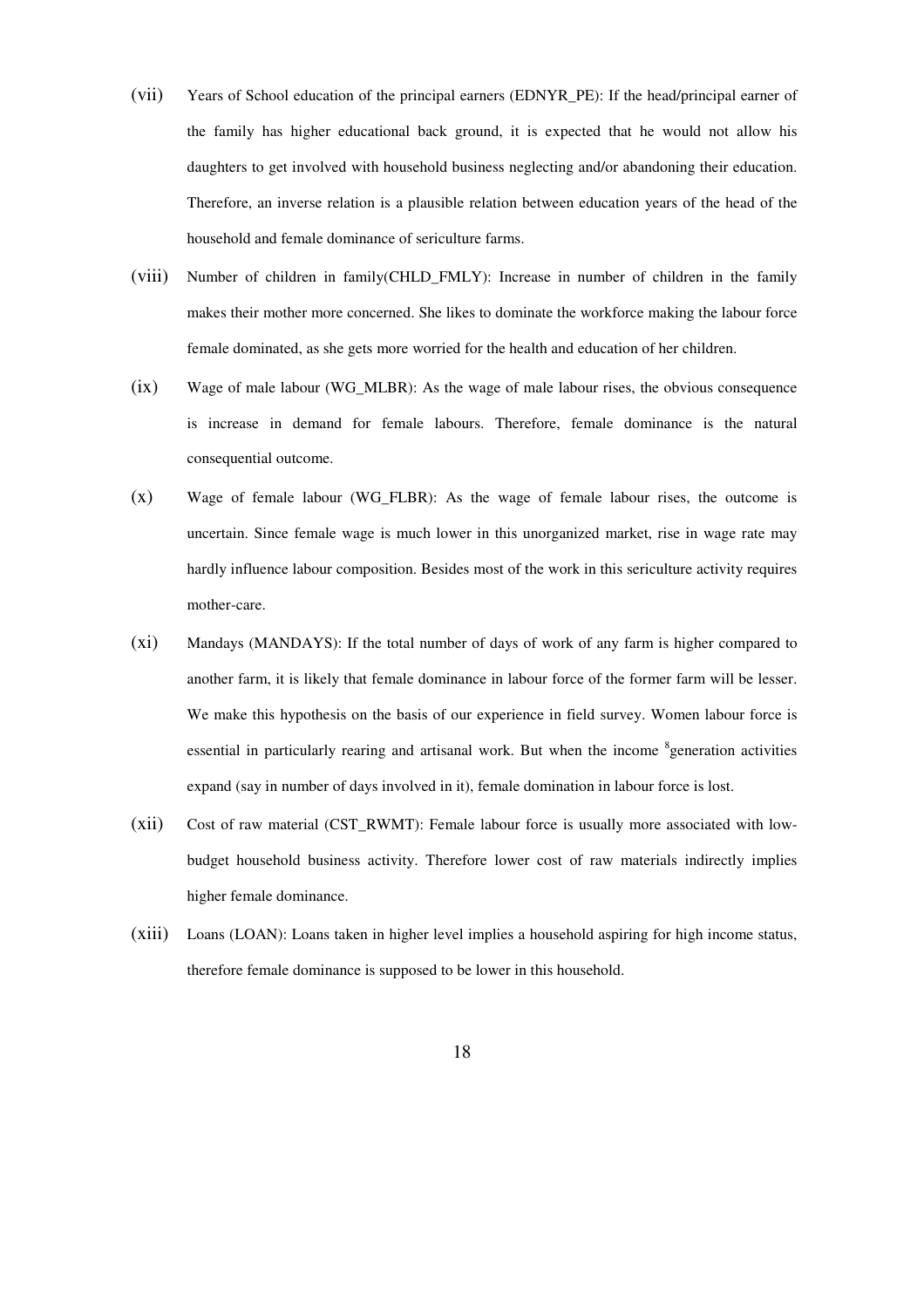- (xiv) Daily working hours of female (WRRK\_HRS): Where the female members are able to spend more time on household business activities, the obvious outcome would be female dominance in labour force.
- (xv) Family empowerment Index ( FML\_EMP): Following the construction of 'Women's Empowerment in Agricultural Index<sup>,6</sup> (Alkire et. al., 2012), we have constructed a similar index in sericulture, viz, Family Empowerment Index of Sericulture Women  $(C_f)$

$$
C_f = w_1 I_1 + w_2 I_2 + w_3 I_3
$$

Where,  $I_1 = 1$ , if the household women participate in decision making of running daily family expenditure;

 $= 0$ , otherwise;

 $I_2 = 1$ , if the household women participate in decision making about the health and education of her children in the family (including her own reproductive health);

 $= 0$ , otherwise;

 $I_3 = 1$ , if the household women participate in decision making about her household business, i.e., sericulture.

 $\sum w_i = 1$ , i= 1, 2, 3 ( $w_i$  being the weightage)

We feel all three decisions in a sericultural family are equally important. So we assume equal weights to all three decisions, i.e.,

 $w_1 = w_2 = w_3 = 1/3$ 

(xvi) Social empowerment Index (SCL\_EMP): To assess the social and political power of a woman sericulturist, we introduce an index namely Social Empowerment of Sericulture Women  $(C_s)$ following the computation method of 'Women's Empowerment in Agricultural Index'<sup>7</sup>.

 $C_{s}$  $C_s = W_4I_4 + W_5I_5 + W_6I_6$ 

19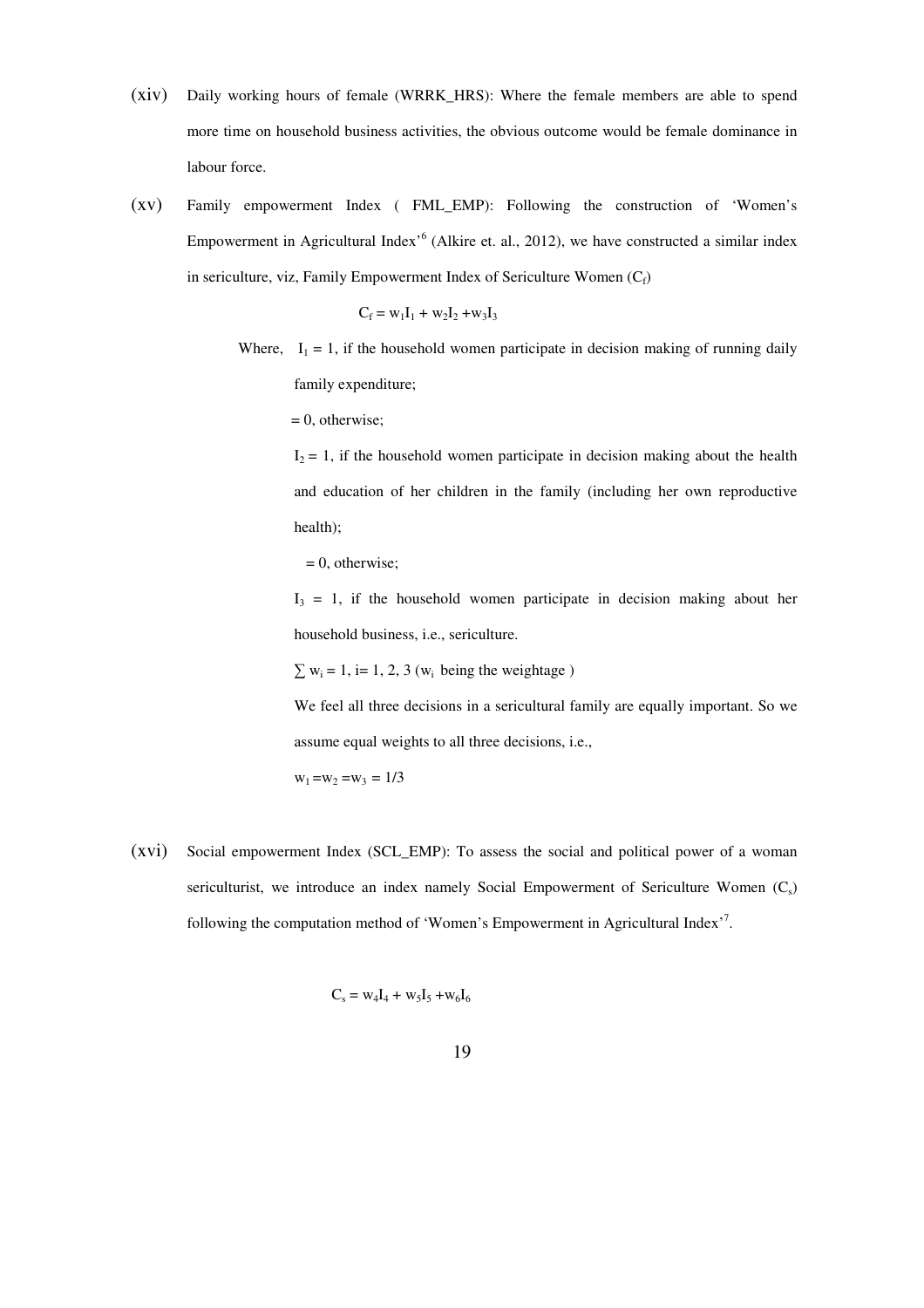Where,  $I_4 = 1$ , if the household women actively participate in NGO (Non-Government Organisation) being a member of the NGO;

 $= 0$ , otherwise;

 $I_5 = 1$ , if the household women participate in any Self Help Group as a member of that group;

 $= 0$ , otherwise;

 $I_6 = 1$ , if the household women represent any political party either in local or zonal or in higher constitutional body .

 $\sum w_i = 1$ , i= 4, 5, 6 ( $w_i$  being the weightage)

We feel all three social fields are equally important for any household woman involved in sericulture for expressing and controlling her social views. So we place equal weights to all three social participation factors, i.e.,

 $w_4 = w_5 = w_6 = 1/3$ 

Having specified female dominance, a separate regression equation has been framed for running regression under OLS. In the following model, we assume the share of female workers (including both household and hired women labour) in total labours employed in a sericulture farm as a parameter of female dominance and interpret that dependent variable as **FM\_WRKSHR**.

FM\_WRKSHR = (Household Women Workers + Hired Women Workers) / Total Workers

The econometric results of Model-1 of Female Dominance are furnished below. The estimated F-ratio of the model is statistically significant, which ensures the goodness of fit of the regressors. The VIF ratios are indicating that there is no significant multicollinearity problem in the model and low standard errors are also indicators of good specificity of the model. The  $R^2$  and Adjusted  $R^2$  are 0.571 and 0.536 respectively; it implies that even after taking into account the number of predictor variables in the model, approximately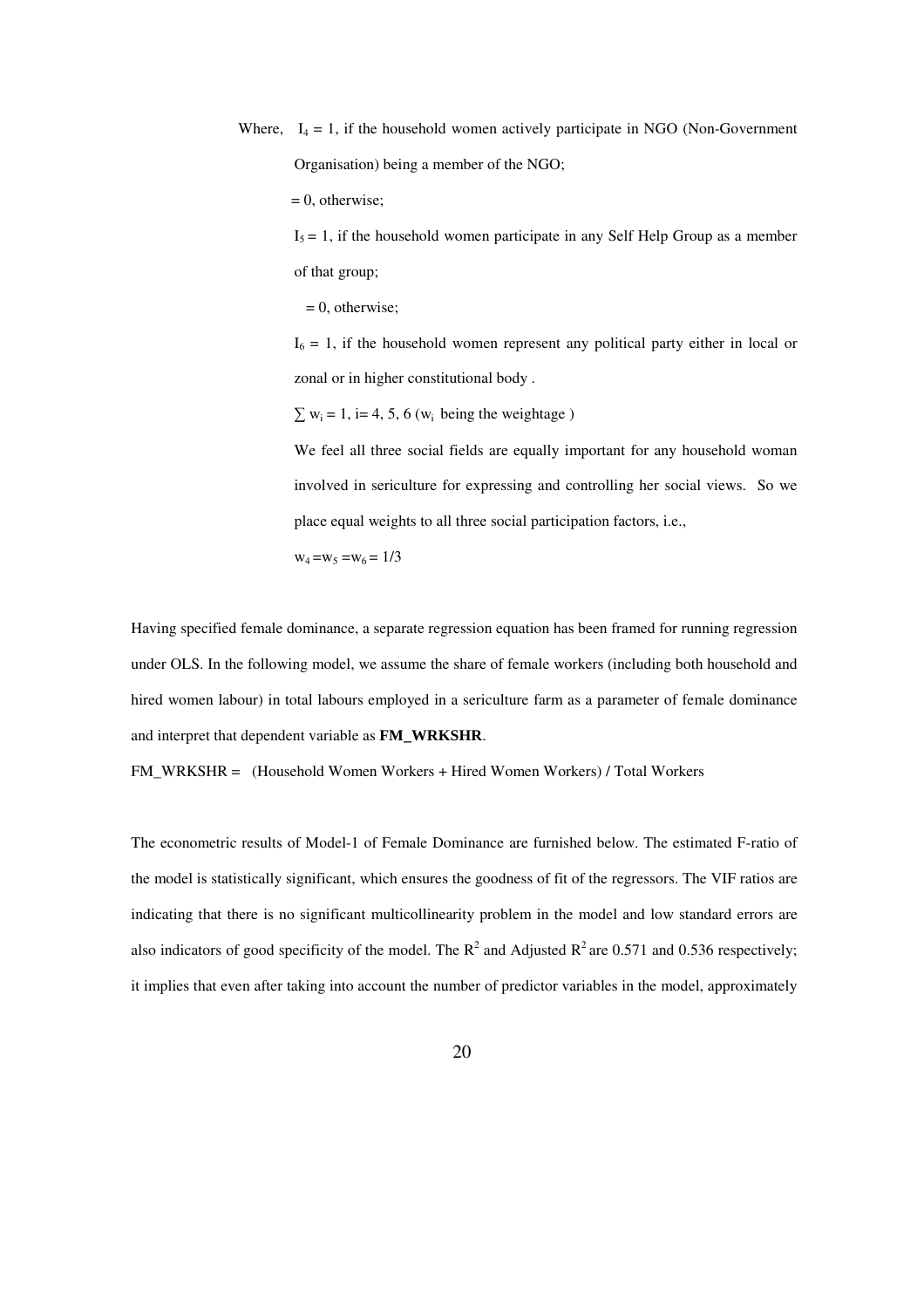54 % variability of the dependent variable (i.e.,FM\_WRKSHR) is explained by the explanatory variables

of the model.

| <b>Coefficients</b> |                                              |          |                                     |          |          |       |
|---------------------|----------------------------------------------|----------|-------------------------------------|----------|----------|-------|
|                     | <b>Unstandardized</b><br><b>Coefficients</b> |          | Standardized<br><b>Coefficients</b> | T        | Sig.     |       |
|                     |                                              |          |                                     |          |          |       |
| B                   | Std. Error                                   | Beta     |                                     |          | VIF      |       |
| CHLD_FML            | 5.06E-02                                     | 0.009    | 0.461                               | 5.727    | $\Omega$ | 2.931 |
| <b>INCOME</b>       | $-3.38E - 08$                                | 0        | $-0.074$                            | $-0.72$  | 0.472    | 4.761 |
| WG MLBR             | $-9.90E - 04$                                | $\Omega$ | $-0.523$                            | $-8.081$ | 0        | 1.892 |
| WG_FLBR             | 9.20E-04                                     | $\Omega$ | 0.23                                | 3.733    | $\Omega$ | 1.72  |
| <b>MANDAYS</b>      | $-3.03E-04$                                  | $\Omega$ | $-0.144$                            | $-2.39$  | 0.018    | 1.633 |
| <b>CST RWMT</b>     | 1.02E-07                                     | $\Omega$ | 0.097                               | 1.206    | 0.229    | 2.925 |
| <b>LOAN</b>         | $-1.15E-07$                                  | 0        | $-0.088$                            | $-0.984$ | 0.326    | 3.65  |
| FML_EMP             | 5.24E-02                                     | 0.024    | 0.115                               | 2.207    | 0.029    | 1.234 |
| <b>SCL EMP</b>      | $-3.26E - 02$                                | 0.067    | $-0.025$                            | $-0.49$  | 0.625    | 1.157 |
| <b>WRRK HRS</b>     | 1.52E-03                                     | 0.003    | 0.028                               | 0.566    | 0.572    | 1.102 |
| WD_MF               | 6.09E-04                                     | $\Omega$ | 0.074                               | 1.521    | 0.13     | 1.082 |
| HF_DF               | 3.82E-03                                     | 0.003    | 0.073                               | 1.285    | 0.2      | 1.466 |
| HH SIZE             | $-3.61E-02$                                  | 0.005    | $-0.768$                            | $-7.401$ | $\Omega$ | 4.872 |

## **Dependent Variable: FM\_WRKSHR**

The estimated equation of this model is:

# *FM\_WRKSHR = 0.58 5– 0.004\*EDN\_PE + 0.064\*F\_FMLY + 0.051\*CHLD\_FML – 0.001\*WGMLBR*

| (0.056) | (0.002)            | (0.000) | (0.009) | (0.00)                                                           |
|---------|--------------------|---------|---------|------------------------------------------------------------------|
|         |                    |         |         | $+0.001*WGFLBR - 0.0003*MANDAYS + 0.052*FML$ EMP - 0.036*HH SIZE |
|         | (0.000)            | (0.000) | (0.024) | (0.005)                                                          |
|         | $(Adj R2 = 0.536)$ |         |         |                                                                  |

## *Interpretation of Coefficients*

A unit rise in education year of principal earner in the household will reduce the female domination in domestic work sphere by 0.4 percent. An educated head of a household will naturally try to involve his/her young female members of the household to get more involved in education rather than being engaged in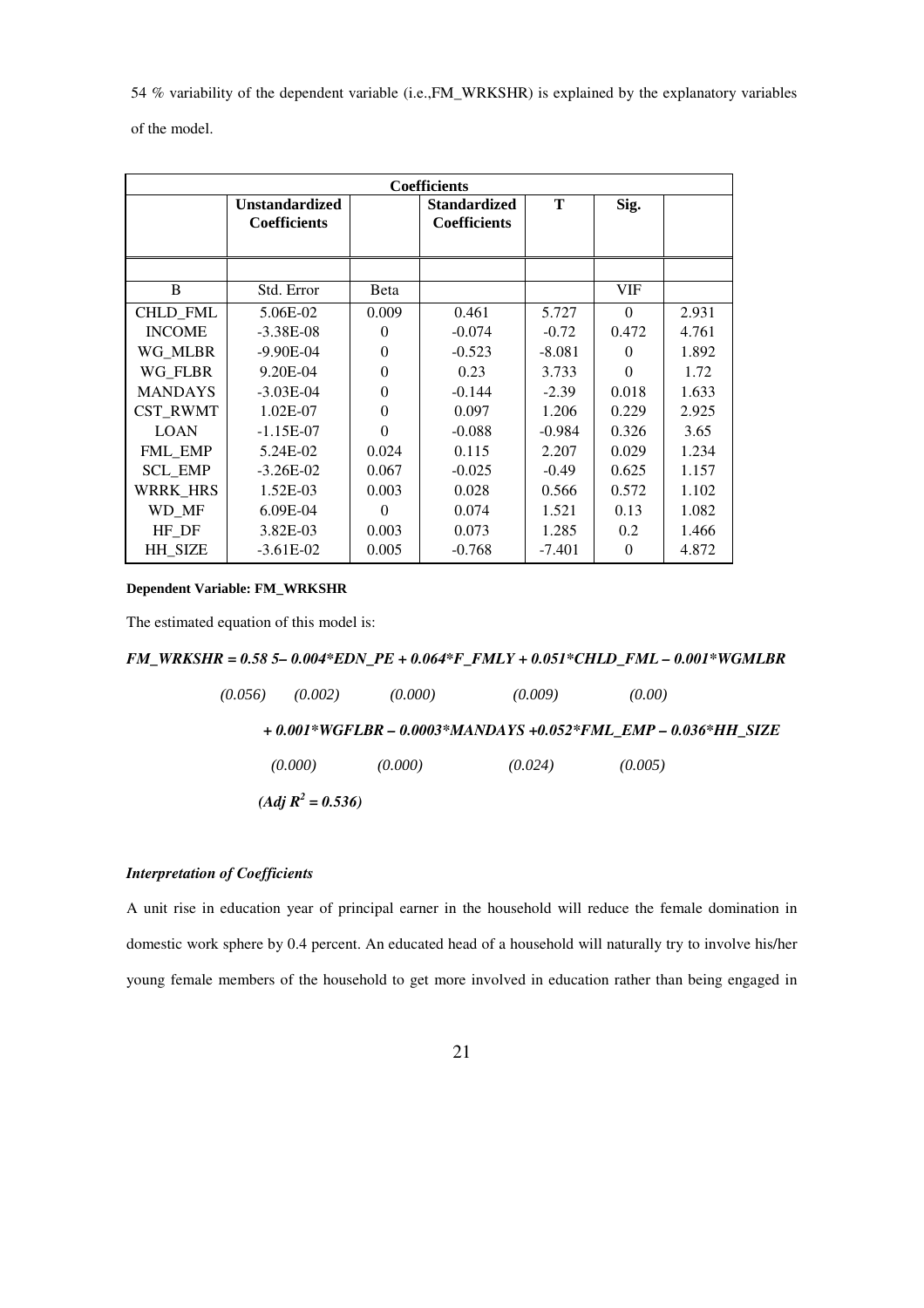early employment. Naturally this would have a significant effect on reducing of female workforce in household.

A one unit rise in the size of household will reduce the female-labour share in total labour force of a sericulture farm by 3.6%. This unequivocally reinforces the traditional myth and feminist claim that in a large household woman carry the domestic burden, while responsibility of economic work is being shouldered by male member of the household, which corners the chance of emancipation of women members of the household as such. Therefore the result is not surprising in rural sericulture too.

On the other hand, rise in number of females in household by 1 unit rises the chance of female dominance in workforce is raised by 6.4%. This result is also fairly logical, as female dominated households are always expected to exert their dominance in work-sphere too.

A rise in child member of the sericulture household also raises the female share in total work force of sericulture by 5.1%. We have experienced a positive association between the mother's income and child's work-experience (Roy & Barman, 2012), which indicates mother is feeling safe to keep her children (specially her daughters) even in the work sphere. That raises the female share of the total work force in the sericulture as sericulture farm is principally dependent on women workers.

A rise in wage of male labour reduces the female share in workforce by 0.1%, which is bit difficult to justify from common perspective. We need to use more cautious foresight and our field experience to explain this anomalous behaviour. When wage rate of hired male labour rises in sericulture sector, it indirectly declines female hired workers' relative wage rate. Female hired workers feel deprived in this sector and try to shift their labor to some alternative works (e.g., bidi binding, jute work, polythene bag manufacturing etc.) where their relative wage is comparatively higher.

A unit rise in wage of female labour naturally increases the female labour supply in the workforce and female dominance in seen in the workforce of sericulture by 0.1%.

Though impact of this male and female wage rate change is not very high on female dominance (i.e., only 0.1% in each case) but one thing is observed from this explanation, i.e, the sericulture labour force is rather supple driven and not demand driven. It is the supply of work force which ultimately determines what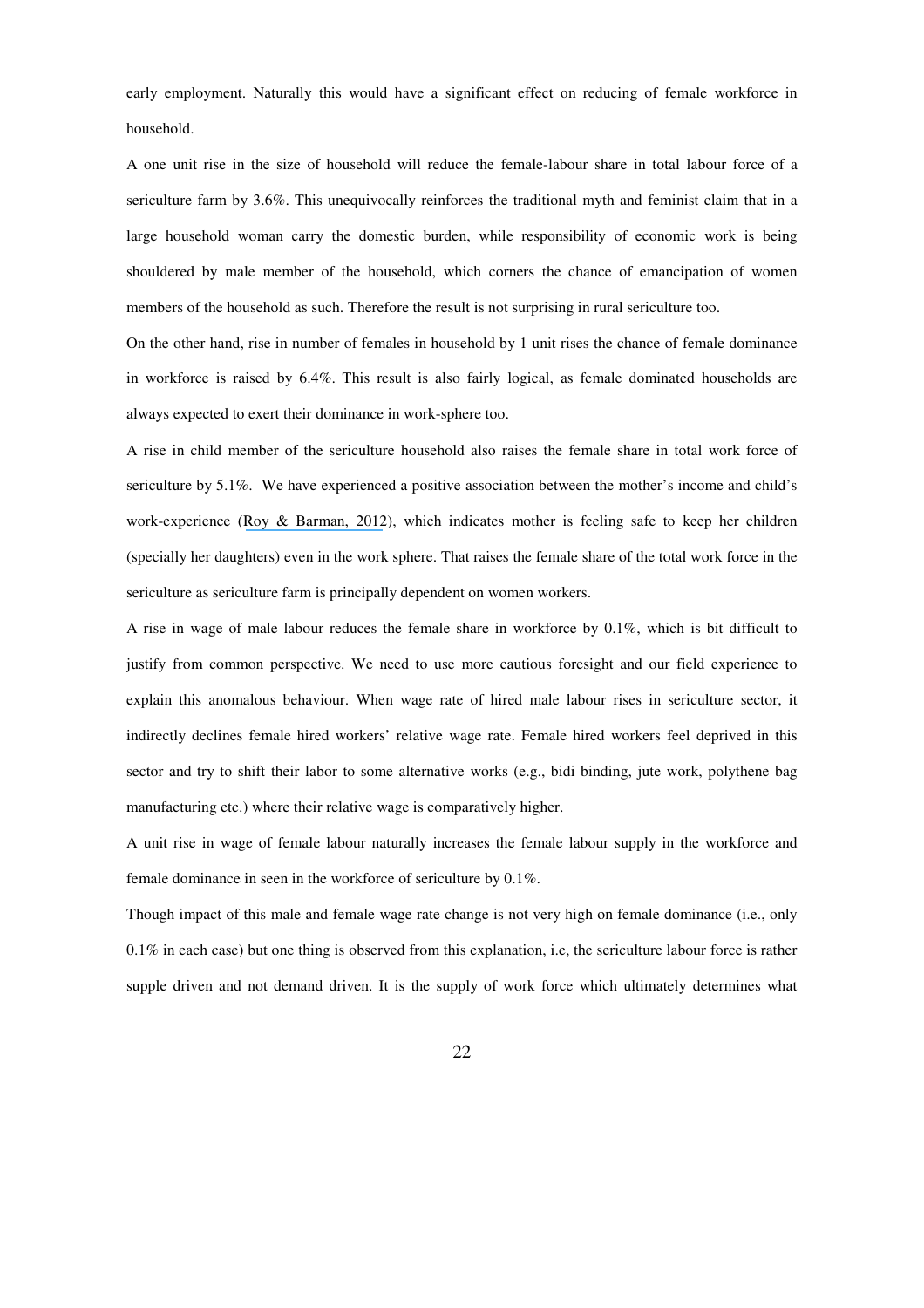would be the composition of workforce. This is quite astonishing in a labour surplus economy and needs further separate investigation.

 A rise in 100 mandays of working (which means actually sericulture work for two seasons) actually reduces the work-share of female labour by 3 percent. It is also seen that income and female dominance in labour force has an inverse relation, which indicates that richer farms prefer male hires labour more than female labour force may be due to their greater productivity according to general perception. It is perhaps because of the reason domestic female are not willing to work in richer sericultural farms. Higher mandays is indicative of a firm being richer (Roy, RoyMukherjee and Ghosh, 2012). Therefore increase in mandays naturally leads to reduction in female domination in work force.

The most interesting result of this model is the link between female dominance in workforce of sericulture and Family Empowerment of Sericulture Women. The result reveals a significant and direct relation between them. A rise in Family Empowrment Index  $(C_f)$  by 0.1 unit would increase the female share in work force by 0.52 percent. Though the impact is not very high, but still it indicates an important relationship.

Besides the significant explanatory factors, the "sign" of the insignificant variables are also important indicators to explain the model. Female dominance is inversely affected by several explanatory variables, e.g., mulberry cultivation area possessed by household, income, loan, social empowerment. Although, the regression coefficients of these variables are not significant, it is important to explain the inverse relation and the rational logic behind them.

A higher area of mulberry cultivation by farm actually raises the male labour work share in total work hours and that indirectly declines the female dominance in work force. Higher loans taken by the households are having higher level of income status who can keep male hired work force. This justifies inverse relation between higher amount of loan advance and female dominance in sericulture labour force. Increase in social empowerment of household women has an inverse relation with female dominance in workforce of sericulture farms. More the household women gets attached with diversified social organization and political organization, more she becomes extrovert. Her natural inclination to keep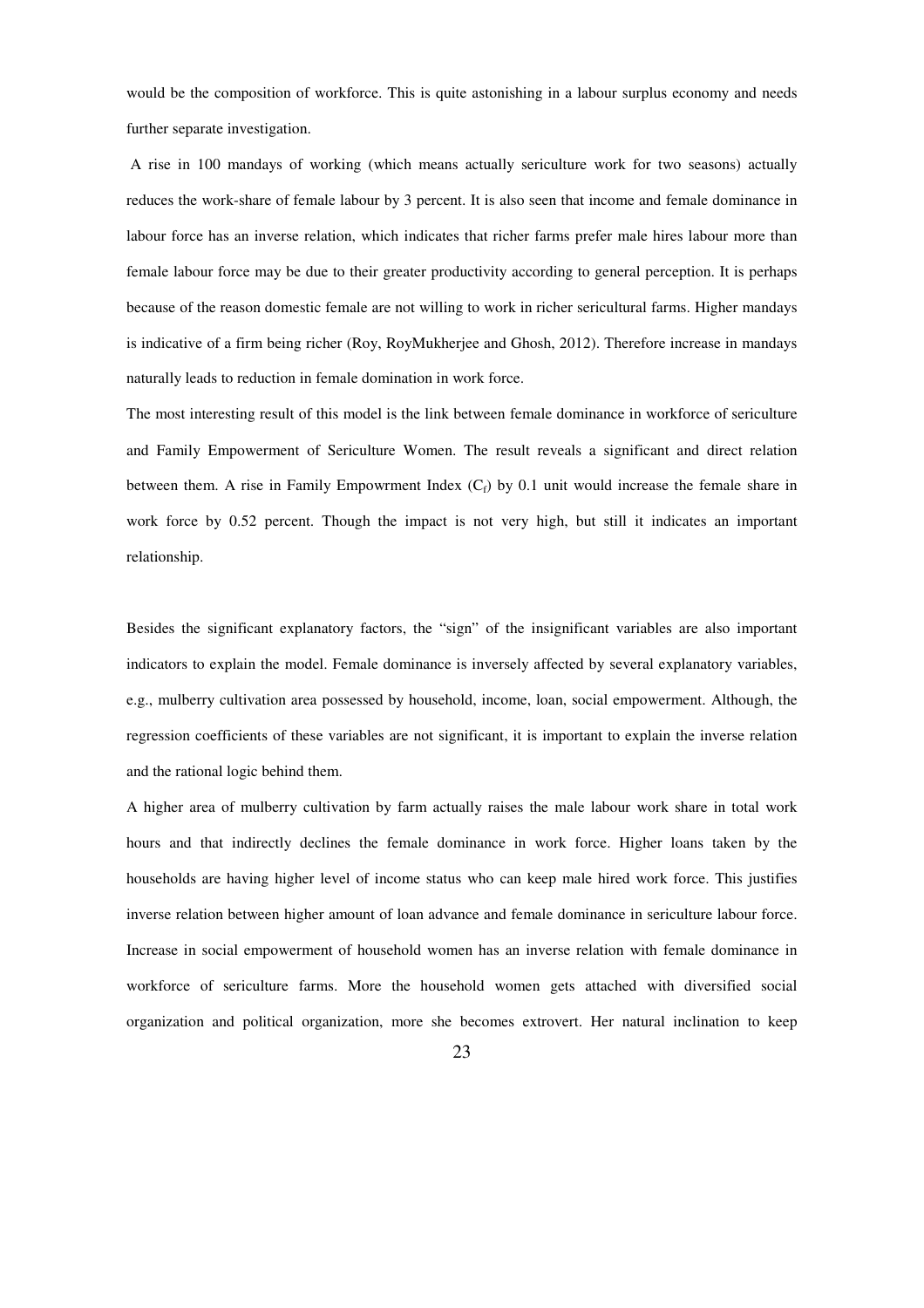attached with day to day house-chore activities falls. This declines the female dominance in workforce of sericulture activities.

#### **IX. Conclusion**

Sericulture is ideally suited for land and labour abundant economy like India as well as in West Bengal, not only because it is low capital intensive but also because it is women labour intensive. Gender promotion and thereby social transformation along with poverty eradication is another major feature of this particular sector. In case of West Bengal, the survey analysis shows that higher percentage of female members in the household can raise the gender dominance of the sericulture farms and gender dominance is associated with higher level of female members in the household, wage of female labour, family empowerment of domestic women. But, if the size of household rises and greater number of male workers are being attracted to join the sericulture farms, possibly due to higher returns, they crowd out the female workers.

But the welfare impact of a female dominated farm is always redistributed to different sections of the society and a gross level of up-gradation in nutrition and education level of the household is possible only through the spillover effect of this female employment generation. Therefore, holistic level of development is possible via gender promotion only. Situational analysis of women workers in this sector provides a scope to review the actual condition of the working women in sericulture and recommend few measures thereof.

Family Empowerment in household can be raised through rise in health, education level of female members of the households, which again reinforces their dominance in income generating household activities. Ensuring female education in remote areas and female health care in rural household (including their reproductive health) the government can make this breakthrough. Sen (1999) stated that women should not be a passive recipient of institutional help but a dynamic promoter of social transformation. This requires a change in outlook of the society as a whole.

Gender discrimination against women workers in wage payment has to be legally banned and rightfully implemented, which requires good governance. The Women's Rights Commission may adopt positive roles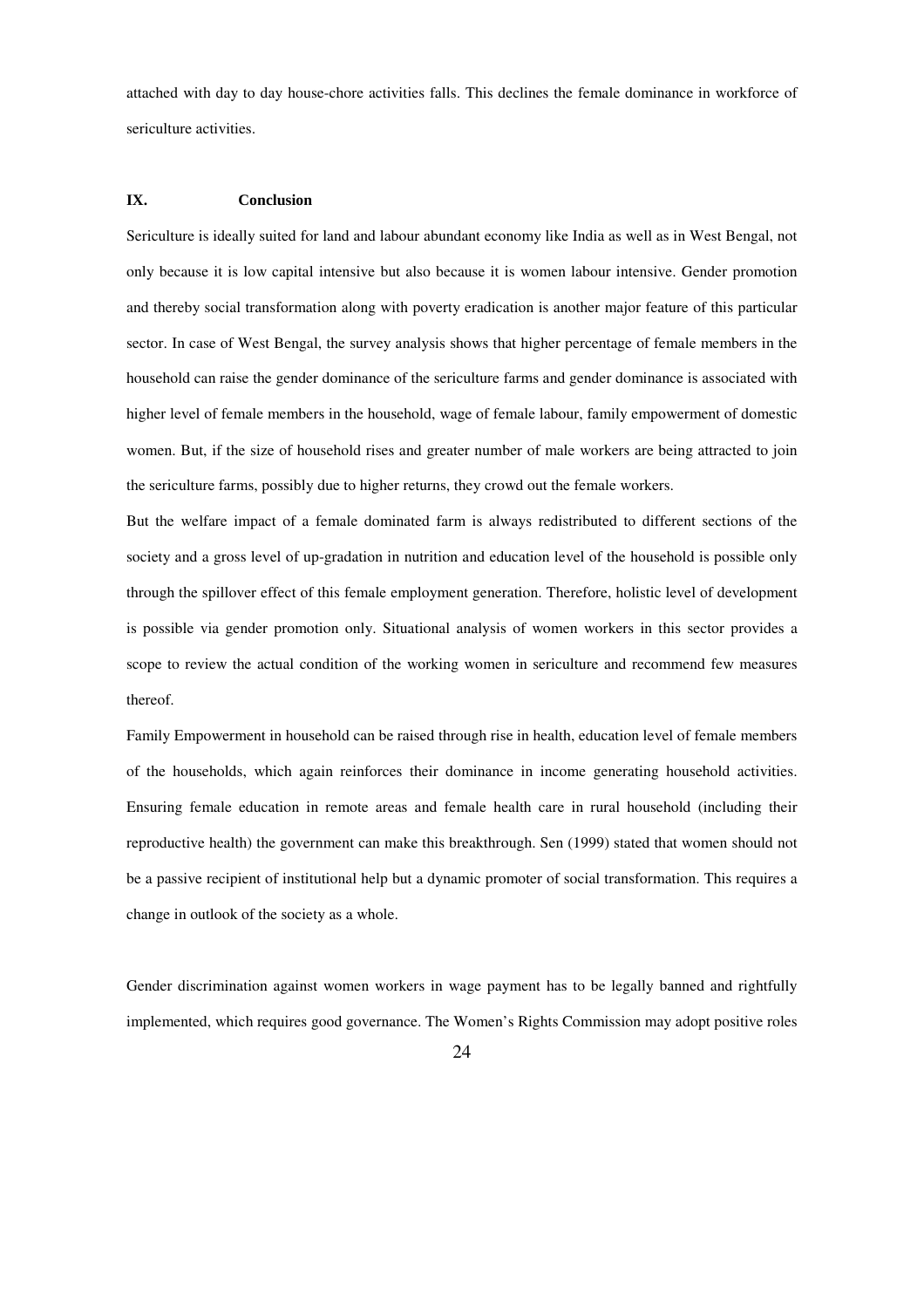in this direction. More incentive schemes (like concession in taxation, etc.) if provided to the employers is expected to raise the involvement and recognition of women workers in sericulture farms. Solely women workers dependent sericulture farms require some primary institutional support and initiatives so that solewomen household members can survive and sustain this livelihood. Women workers in West Bengal as a whole should be given proper recognition. Then only their rights can be ensured. Low levels of education and low skill have obstructed their inner potentials to come out. Sericulture opens up a vast scope for them to extend their work abilities and expand their participation domain. Institutional support requires to be extended to these poverty stricken rural women so that they can be initiated to adopt sericulture as a source of earning their own, besides their domestic chores of activities. However, all these will be mere rhetoric unless the gap between policy suggestion and actual implementation is eliminated. Therefore, restructuring the process of implementation is also urgently required at this time. Then only the status and existence of the invisible, unrecognized and unremunerated women workers can be promoted. Drastic change in the mind-set is also required while implementing equal remunerations and ensuring female dominance in farms. The Equal remuneration Act of 1976 should be seriously adhered to and ensured by local governance. Presently, monitoring and reviewing of the employment scenario in case of sericulture has become imperative. Socio-economic regional policies have to be remobilized in such a manner that various government policies and schemes to promote women's social and economic welfare may be dovetailed to maximize such gains in welfare of women workers in this sector. This only can address the poverty situation of the workers and empower them to have a voice of their own.

#### *Notes*

- 1. See the Keynote Address of Commissioner of Sericulture, Government of India (i.e., "Potential for Participation of Women in Sericulture Sector) delivered on National Conference on "Women in Sericulture" held at Mysore on  $16^{th}$ ,  $17^{th}$  March, 2007.
- 2. See Sandhya Rani G. (2006) :Women in Sericulture, Discovery Publishing House, Delhi pp-2.
- 3. See GoWB (2012) : Statistical Abstract- 2011 -12, Bureau of Applied Economics & Statistics, Government of West Bengal
- 4. Lakshmanan and Geetha Devi (2007) explained women employment generation (in terms of mandays) is much higher compared to other alternative crops like, sugarcane and turmeric in Tamil Nadu. Out of total involvement of 62 percent women worker involvement , 34.06 percent are domestic female involvement and 28.25 percent are hired female involvement.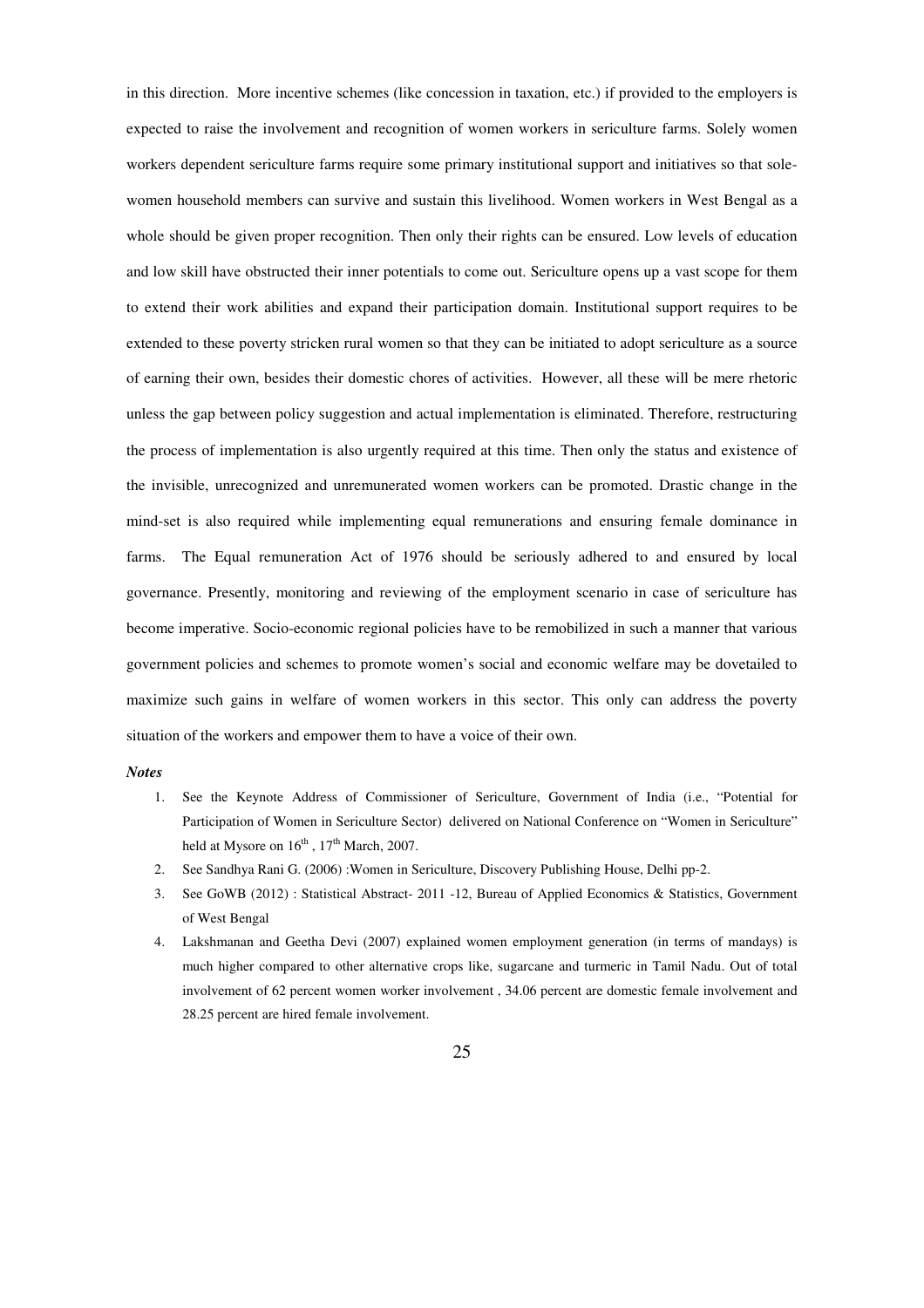- 5. For details see Usha Rani (2007) : Employment Generation to Women in Drought Prone Areas A Study with Reference to the Development of Sericulture in Anantapur District of Andhra Pradesh, Journal of Social Science, 14(3) .pp 249-255
- 6. See Alkire et al (2012): The Women's Empowerment in Agricultural Index, International Food Policy Research Institute , Discussion Paper-01240, Dec 2012, p 33
- 7. ibid (2012)

#### *References*

Agarwal, Sarita (1996) – "Division of Labour and Employment : Conditions with Surat Art Silk Industry", *The India Journal of Labour Economics*, Vol 39, No.2, 1996

Alkire Sabina, R Meinzen-Dick , A. Peterman, A.R.Quisumbing, G Seymour and A.Vaz (2012) : "The Women Empowerment in Agricultural Index", International Food Policy Research Institute- Discussion Paper-1240, Dec 2012. Ananta Raman & Phaniraj (2007) – "Training, Feasibility of Human Resource Development for Sericulture in India – A Review", paper presented at International Conference on Sericulture Challenges in 21<sup>st</sup> Century, 18-27 Sept, 2007, Vratza, Bulgaria

 CARE (2009) - "Bringing Financial Sector to Africa's Poor" ,*Microfinance in Africa*- State of the Sector Report, CARE.

 Charsely (1976 - "Finance and Raw Silk Industry", *Economic & Political Weekly*, Vol XI. No.48, Nov. 27, 1976 Charsely S R (1982)- *Culture and Sericulture*, Academic Press, New York

Commissions of Sericulture (2007)- Potential for Participation of Women in Sericulture Sector, Keynote address presented on National Conference on Women in Sericulture, Mysore, 16-17<sup>th</sup> March 2007

Devaki Jain (2007) - 'To Be or Not to Be'- The Location of Women in Public Policy, Economic &Political Weekly, Feb 24, 2007

DHDR, Malda (2007) - "Gender Differentials & Gender Issues", Ch 6 HDRCC, *Development & Planning Department*, Government of West Bengal

Eswarappa Kassa (2005) – "Sericulture and Community Development in the context of Globalization : An Empirical Evidence of a Village", presented in a National Seminar at Osmania University, on 17-18th February, 2005

G.S. Rani (2006) - *Women in Sericulture*, Discovery Publishing House, New Delhi

Garda Ghista(online) : "Women at Mercy of Globalization", www.proutworld.org/index.php

Ghosh Jayati (2004) - Informalisation and Women's Workforce Participation: A Consideration in Recent Trends in Asia, UNRISD

Gita Sen & Chiranjib Sen (1985) - Women's Domestic Work and Economic Activity – Results from National Sample Survey, Economic and Political Weekly, Vol XX, No. 17, April 27, 1985

Hanumappa H G (1986)- Sericulture for Rural Development, Himalaya Publishing House, Mumbai

Hanumappa H G (1993)- Sericulture Society and Economy, Himalaya Publishing House, Mumbai

Hanumappa, H.G., and S. Erappa (1986): "Economic Issues in Sericulture: Study of Karnataka", Economic and Political Weekly, Vol XX (31) pp 1322-1324.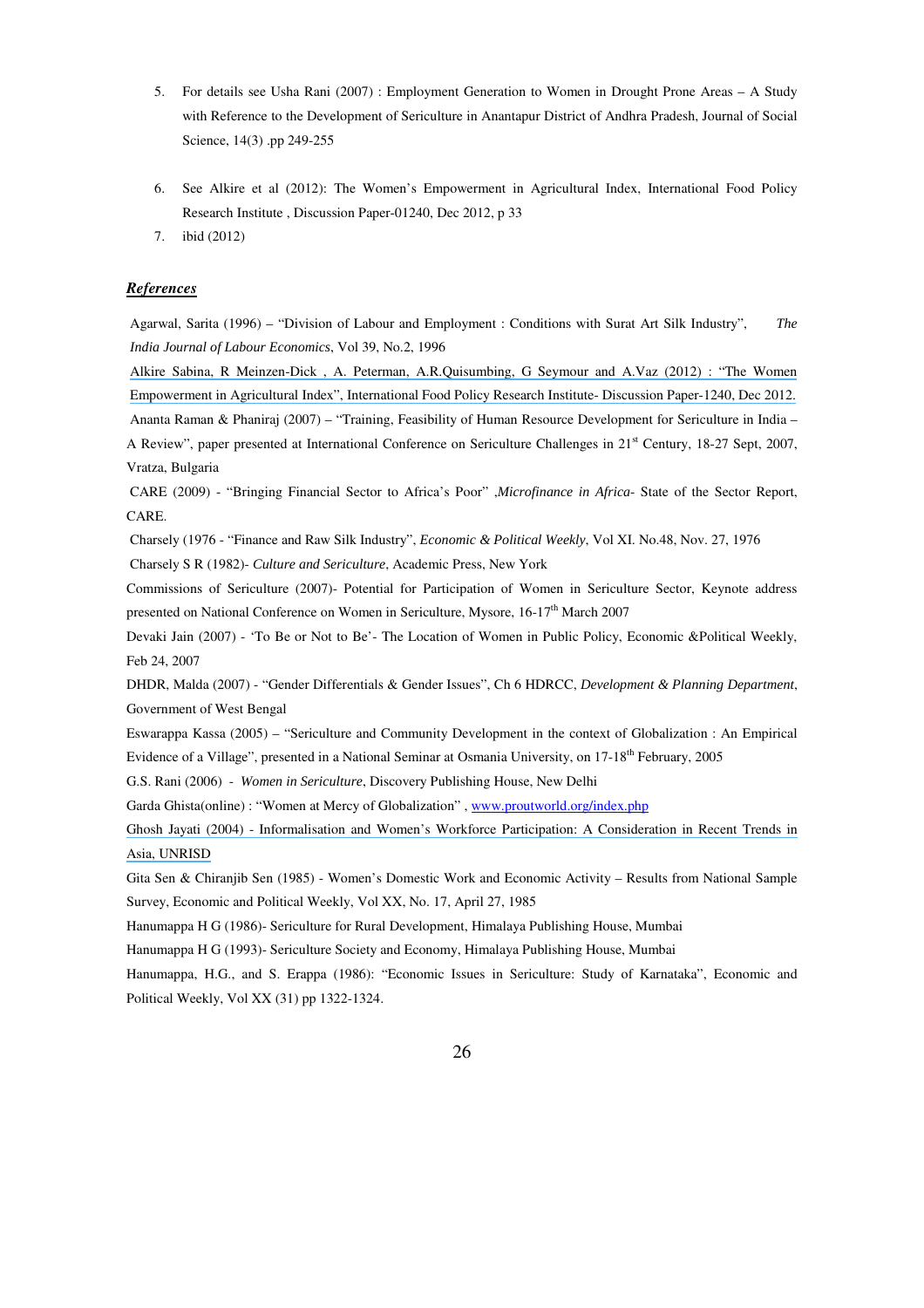Hegde N.G. (2005) - Women empowerment for Promoting Sustainable Livelihoods in Rural India, Empowerpoor . org, Vol 2, Issue 2, May 2005

Jayaram H., V. Mallikarjun, S. Lakshman, R. Ganapathi Rao and R.G. Geetha Devi (1998) : Labour Employment Under Different Mulberry Farm Holdings, *Indian Journal of Sericulture, Vol 37 (01),p52-56.* 

Jhavala & Sinha (2002)- "Liberalization and Women Worker", Economic and Political Weekly, May 25, 2002

Kadekodi, Kanbur & Rao (2007)-" Governance and the Karnataka Model of Development", *Eonomic & Political Weekly*, Feb 24, 2007

Lakhshmanan S.& Geetha Devi R.G. (2007)- "Tamil Nadu : Employment Opportunities in Sericulture", *Indian Silk,* Nov, 2007

Lakshman, S., B. Mallikarjuna, R. Ganapthi Rao, H. Jayaram and R.G. Geetha Devi (1999): ""An Empirical Investigation on Labour Productivity in Mulberry Sericulture", Indian Journal of Sericulture, Vol 38 (1) p48-52.

Leela Gulati (1975) – "Female Work Participation : A Study of Inter State Difference", *Economic and Political Weekly,*  Jan. 17, 1975

Maithreyi Krishnaraj (1990)- "Women's Work in Indian Census : Beginnings of Change", *Economic and Political Weekly,* Dec1-8, 1990

Mukherjee Mukul (2004): "A Situational Analysis of Women & Girl in West Bengal", National Commission for Women, New Delhi

Nayyar Rohini (1987) – "Female Participation Rates in Rural India", *Economic and Political Weekly*, December 19, 1987, pp.2207-2216

Pandey A.P. and Shivesh (2007) – " Wage and Income Differential on the Basis of Gender in Indian Agriculture", (unpublished) Munich Personal Repec Archive (http://mpra.ub.uni-muenchen.de/6088/1/MPRA\_paper\_6088.pdf)

Periaswamy (1977) - "Problems and Prospects of Sericulture" , *Indian Silk*, Vol VXI, No.6, October

Radha Krishna, Sekharappa & Manibashetty (2000): "Silk and Milk – An Economic Package for Rural Upliftment", *Indian Silk* , Sept 2000, pp.11-12

Raja Purohit (1985) - " Tasar Silk Programme for Women": *A Techno Economic Evaluation*, Bihar, 1985

Ramesha & Sinha (2009) : "Rural Women Empowerment Motivates Me", *Indian Silk*, Vol.48, No.5, Sept 2009

Reddy & Kamalamma (2000) - "Problems of Women in Sericulture – A Case Study in Tamil Nadu", *Indian Silk*, Sept 2000, pp. 19-22

Reddy (1994): Women – "The Strength of Sericulture", *Indian Silk*, Jan 1994, pp. 3-7,

Report of the Working Group on Empowerment for XI-th Plan (2006): Ministry of Women & Child Development, Government of India, . http://wcd.nic.in/wgfinalreport.pdf

Roy Chandan and Jiten Barman (2012) : "Child Labour & Inclusive Education in Backward Districts of India", *International Journal of Education,* Vol. 4, No.4, p 311-327.

Roy Chandan, Sanchari Roy Mukherjee and Santanu Ghosh (2012): Sericulture as an Employment Generating Household Industry in West Bengal : A Study on its Current Problems and Prospects, *Artha Beekshan, Vol 21, No.3.*

Sahara Razvi (2001) – "Globalization , Employment and Women's Empowerment", paper presented at Geneva on UN Division for Advancement of Women, Expert Group Meeting(26-29 Nov, 2001)

Sandhya Rani, G (1992): "The Triumph of Sericulture in Andhra Pradesh," *Indian Silk*, Vol XXX, No.9, Jan. 1992